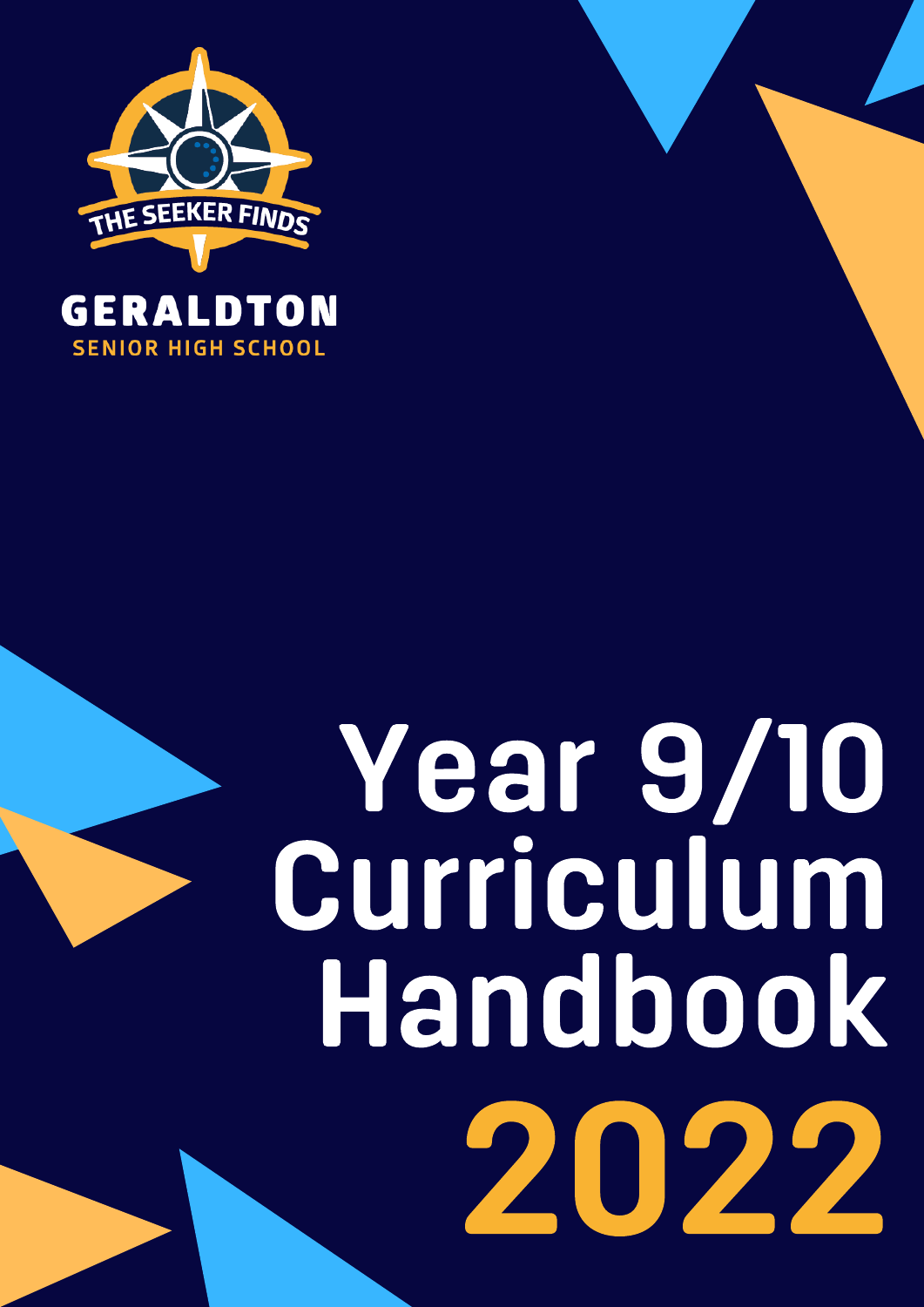# Index

Introduction | 3

Curriculum Overview and Course Structure | 4

Assessment and Reporting | 5

Charges and Contributions | 6

Pathways | 7

# Compulsory Courses

English | 8

Humanities and Social Sciences | 9

Mathematics | 10

Science | 12

Health and Physical Education | 14

The Arts - VIsual Arts | 16

The Arts - Performing Arts | 17

Technologies - Design | 18

Technologies - Digital | 19

# Special Programs

Vocational Individualised Program (VIP) | 21

Specialised Programs | 22

Useful Contact Information | 23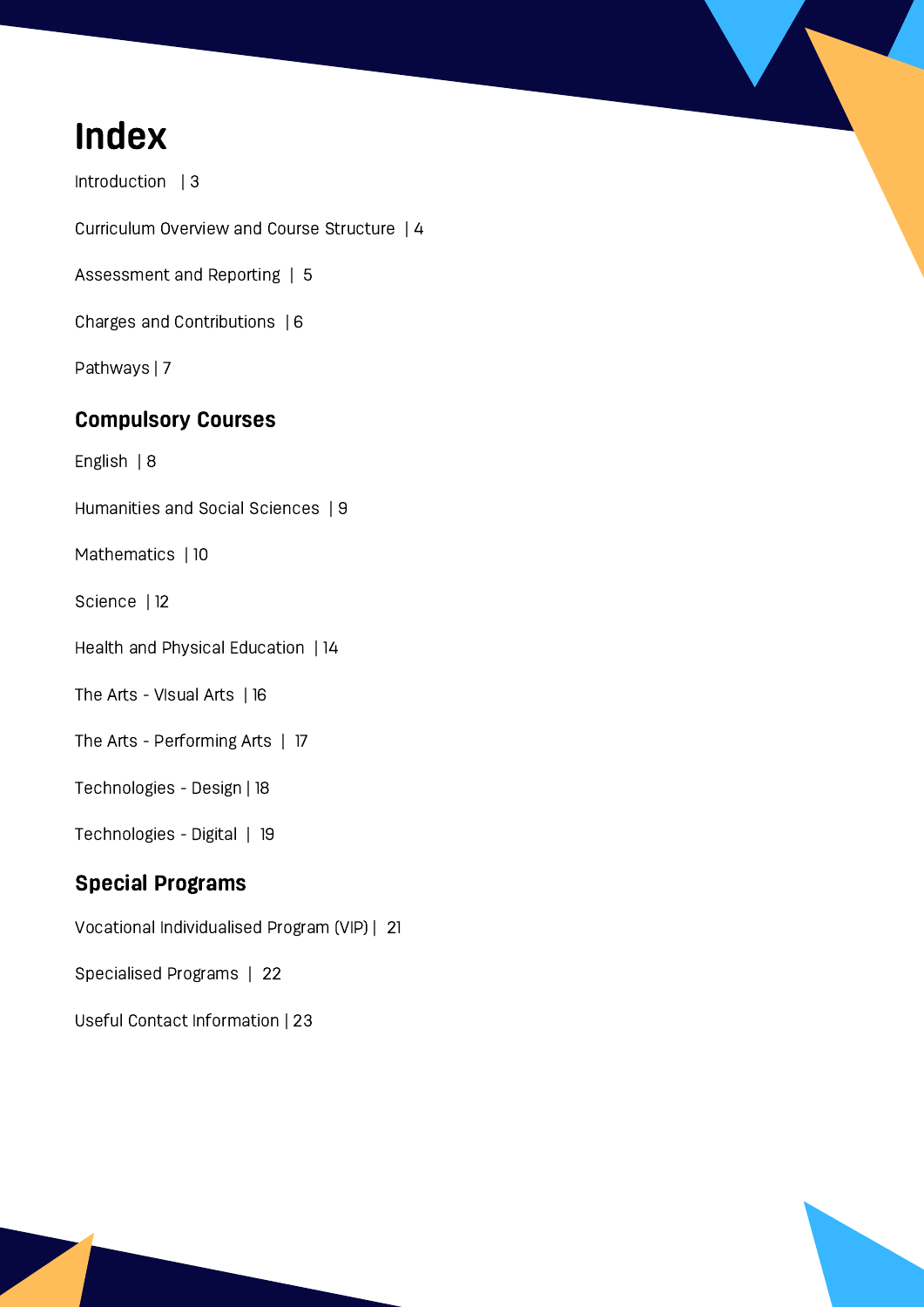# Introduction

Welcome to Geraldton Senior High School, a school that caters for the needs of all students. For those who are already associated with our school, you will appreciate what a great school Geraldton Senior High School is and the exciting opportunities that are offered to all students. To those connecting with our school for the first time, I am confident you will soon realise what a positive decision you have made in becoming part of the Geraldton Senior High School community.

The information contained in this booklet introduces you to the subjects and courses that are offered to Year 9 and 10 students in 2022. Clear pathways are provided for all students so they can select those subjects/courses which allow them to develop the skills and knowledge to better prepare them for selecting a complete study program for entry into Senior School (Years 11 and 12). Whilst in Senior School, students will continue to develop what they need to know, understand and be able to do in preparation for further study, training or employment when they leave school. It is vitally important that when choices are made on what is studied in Year 9 and 10, this lays the foundation for the Senior School program a student undertakes.

We are committed to developing a strong partnership with parents and carers because we believe that working together in the education of every child results in positive outcomes being achieved. Please take the time to read all the information in this booklet. I am confident you will find we offer a student focused education program that is supportive, comprehensive and challenging.

We look forward to working with you in providing an outstanding education for your child.

GREG KELLY PRINCIPAL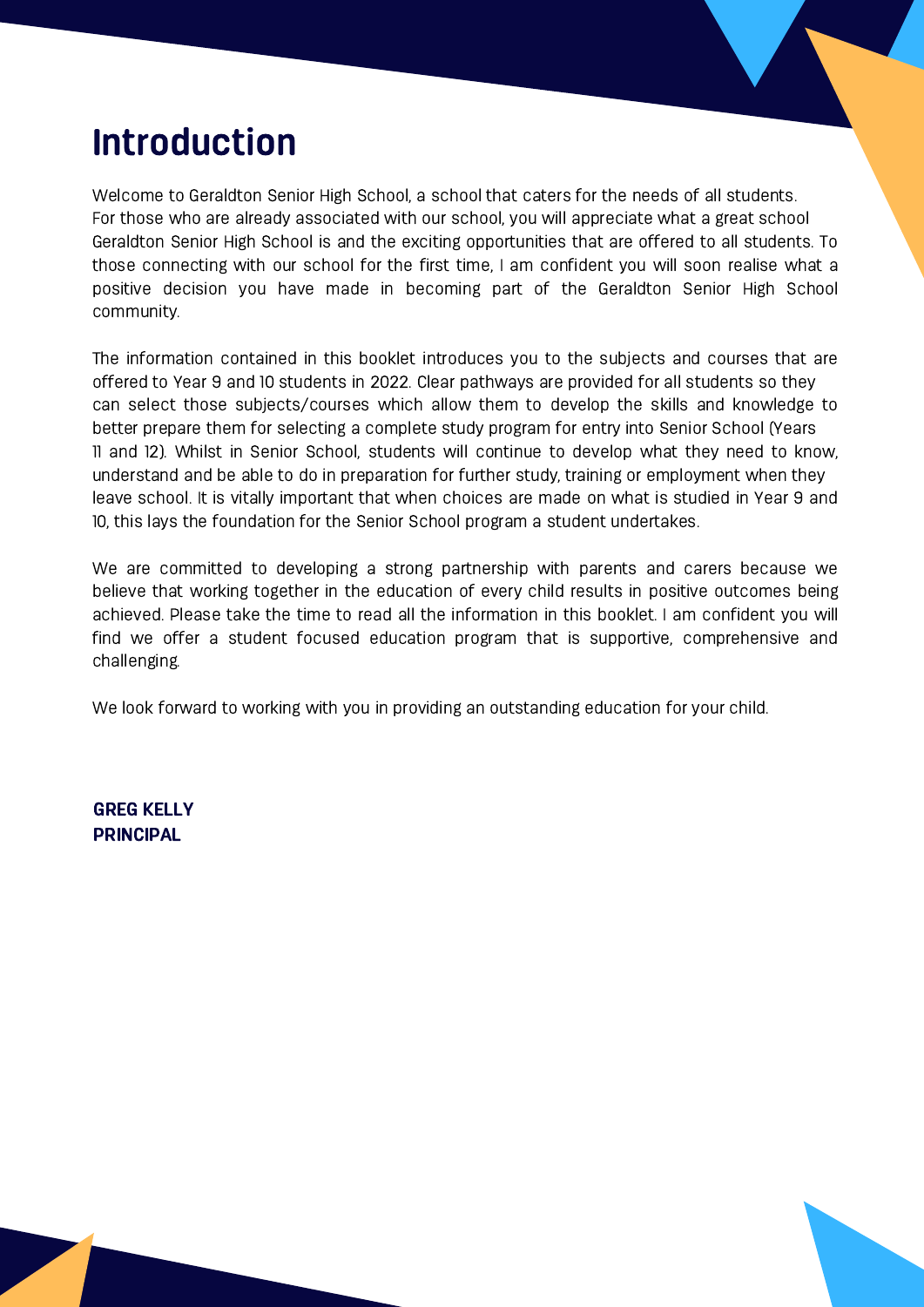# Curriculum Overview and Course Structure

All Year 9 and 10 students at Geraldton Senior High School will study a broad curriculum, with courses being selected from the following learning areas:

- The Arts
- English
- Health and Physical Education
- Humanities and Social Sciences
- Mathematics
- Science
- Technologies

### Western Australian Curriculum

The Western Australian Curriculum is implemented across academic learning areas and addresses general capabilities which include:

- Literacy
- Numeracy
- Information and Communication Technology
- Critical and creative thinking
- Personal and social competence
- Ethical behaviour
- Intercultural understanding

The general capabilities describe what students should understand, value and be able to do as a result of their curriculum experiences. Students achieve these outcomes at increasing levels of complexity as they progress through their schooling.

### Year 9 and 10 Course Structure

All Year 9 and 10 students will undertake the following compulsory courses:

English **Mathematics Science** Humanities and Social Sciences Physical Education Health Education

Students will also study three electives which can come from any of the following learning Areas: **Technologies** The Arts Health and Physical Education **Science**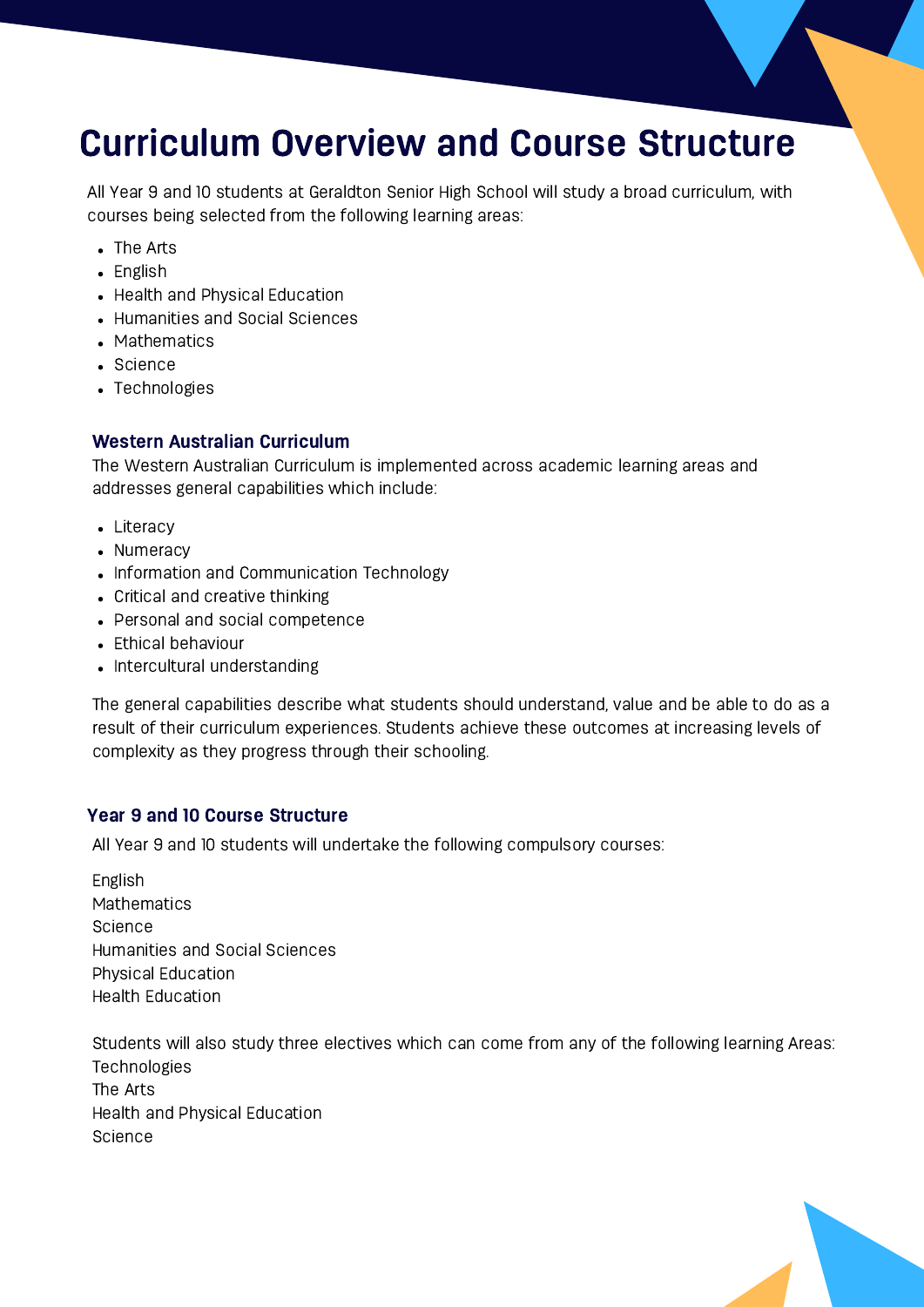# Assessment and Reporting

Student achievement will be assessed and reported on in each subject. Assessment will be carried out continuously and will measure your child's progress towards attaining the outcomes of the subjects being studied. Typical assessment methods include written and objective tests, assignments, models and projects, experiments, open-ended tasks and portfolios.

Teacher judgements about your child's performance are based on knowledge of your child's work that is gained over time and in a range of situations. Each assessment contributes to a cumulative evaluation of performance.

The school will provide regular reports on your child's achievement throughout the year. These will comprise;

- an Interim report at the end of Term One
- a mid year report
- an end of year report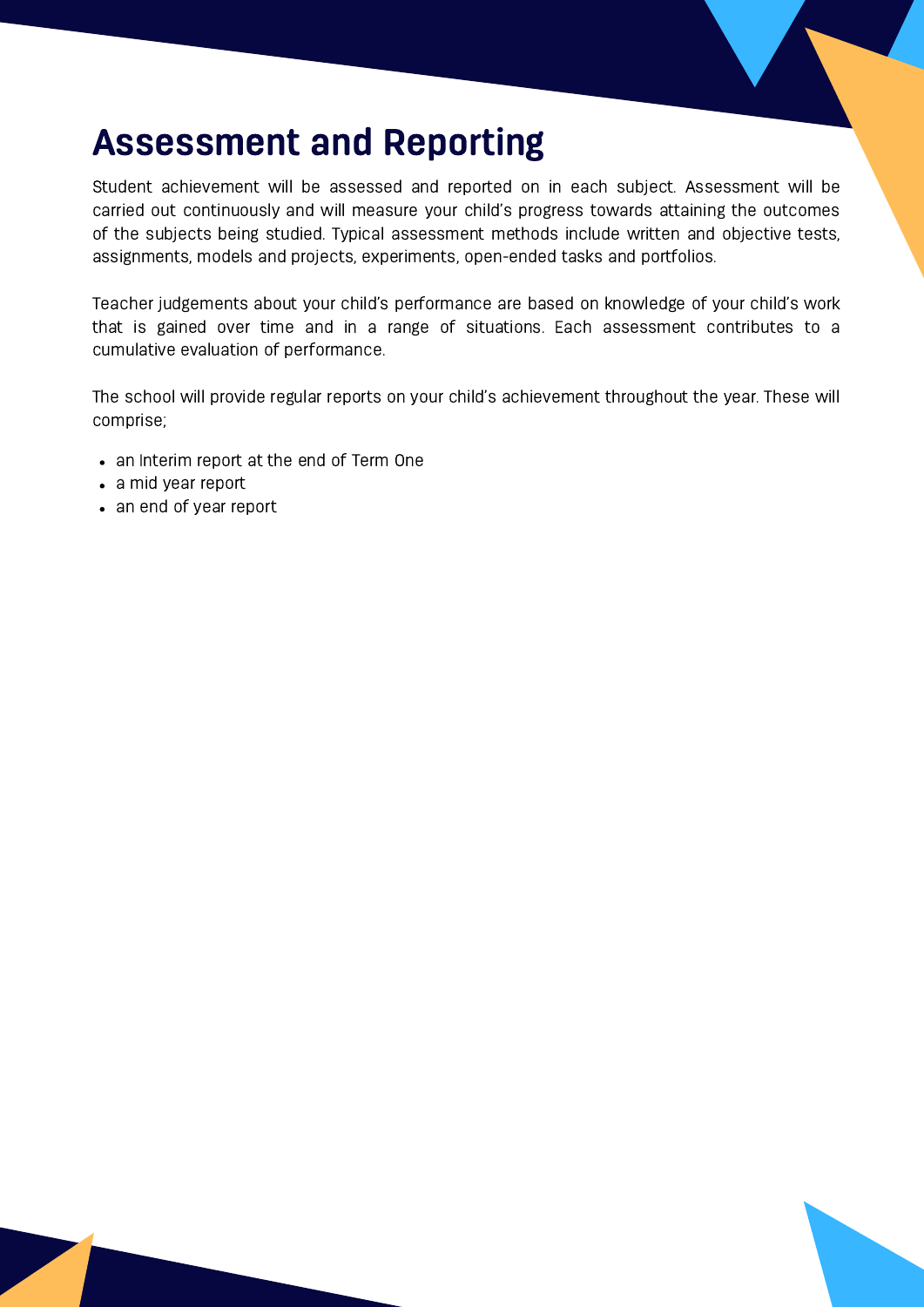# Contributions and Charges

Government funding is provided to schools for the operating costs associated with the education of students. These costs include salaries of teaching and support staff, student support services, school buildings, furniture and equipment, school maintenance, school security and operational costs.

Parents are responsible for the cost of certain materials, services and facilities directly used or consumed by students. This can include textbooks and the provision of text materials, specialist materials used in practical subjects (including Arts, H&PE and Technologies), excursion costs, hire of specialist equipment and venues.

Parents are also responsible for the provision of a student's personal items - for example pens, pencils, paper, files, notebooks, calculators, etc and will receive a contributions and charges sheet outlining costs for your son's/daughter's chosen courses.

VOLUNTARY CONTRIBUTIONS - Each high school in WA can request a contribution of up to \$235 per student per year in Years 7, 8, 9 and 10. At Geraldton Senior High School, we have an extensive and diverse curriculum for Year 9 and 10 students which includes a range of Electives. The Year 9 and 10 course provides the necessary core curriculum subjects as well as the choice for students to participate in elective areas that meet individual career pathways and interests. The total cost of this course is set at \$235.

The following outlines a breakdown of costs incurred for your child:

| <b>English</b>                        | \$30.00  |
|---------------------------------------|----------|
| <b>Mathematics</b>                    | \$30.00  |
| <b>Science</b>                        | \$30.00  |
| <b>Humanities and Social Sciences</b> | \$30.00  |
| <b>Physical Education</b>             | \$20.00  |
| Health                                | \$5.00   |
| 3 Electives @ \$30 each               | \$90.00  |
| <b>TOTAL</b>                          | \$235.00 |

Over many years GSHS has built up an excellent range of resources and students have been able to participate in a wide range of educational experiences. We hope that we will be able to continue to rely on the support of parents through the payment of contributions and charges which will help us ensure the continued provision of excellent facilities and services.

Payment Plans can be arranged through the Finance Officer and the school will accept payment by cash, cheque, card or directly from your bank account. An invoice payment form and a letter detailing forms of financial assistance will be forwarded to you.

Voluntary Approved Requests are also included as part of the contributions parents/caregivers can make towards their child's education at Geraldton Senior High School , this can include contributions towards the chaplaincy program, the library, the school buses and Information Technology.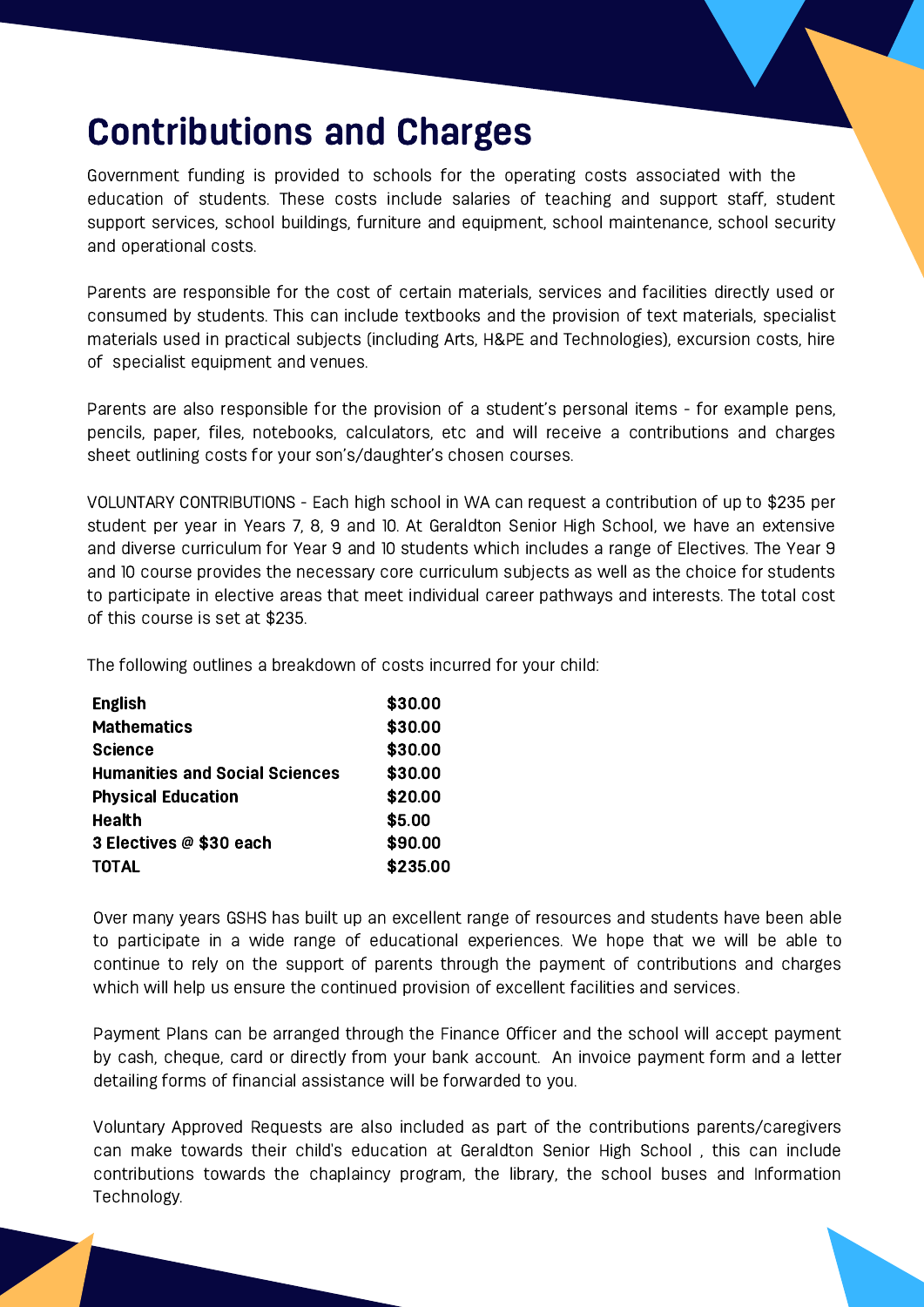# Pathways

All Students in Year 9 and 10 follow one of 3 pathways in English, Maths, Science and HASS based on their previous grades, NAPLAN data and school based diagnostic testing.

# Extension Pathway

This pathway is the most challenging pathway and may include additional curriculum activities to engage and extend students. It is suitable for students who have demonstrated a sound understanding of concepts relevant to the Learning Area in the WA Curriculum, and are aspiring to study an ATAR program or higher level TAFE course in Year 11 & 12.

# General Pathway

This pathway provides a solid foundation based on the WA Curriculum. It is suitable for students aspiring to study a General or Vocational Education and Training Delivered in Secondary Schools (VETDSS) program in Year 11 & 12.

# Focus Pathway

This is for students who require additional support. It's based on practical, hands-on and evidence based intervention programs. Students in this pathway may be studying under an Individualized Education Plan (IEP) or Group Education Plan (GEP) It is to ensure students develop the necessary skills to successfully participate in a Senior Secondary program that may include Foundation, General or a VETDSS course.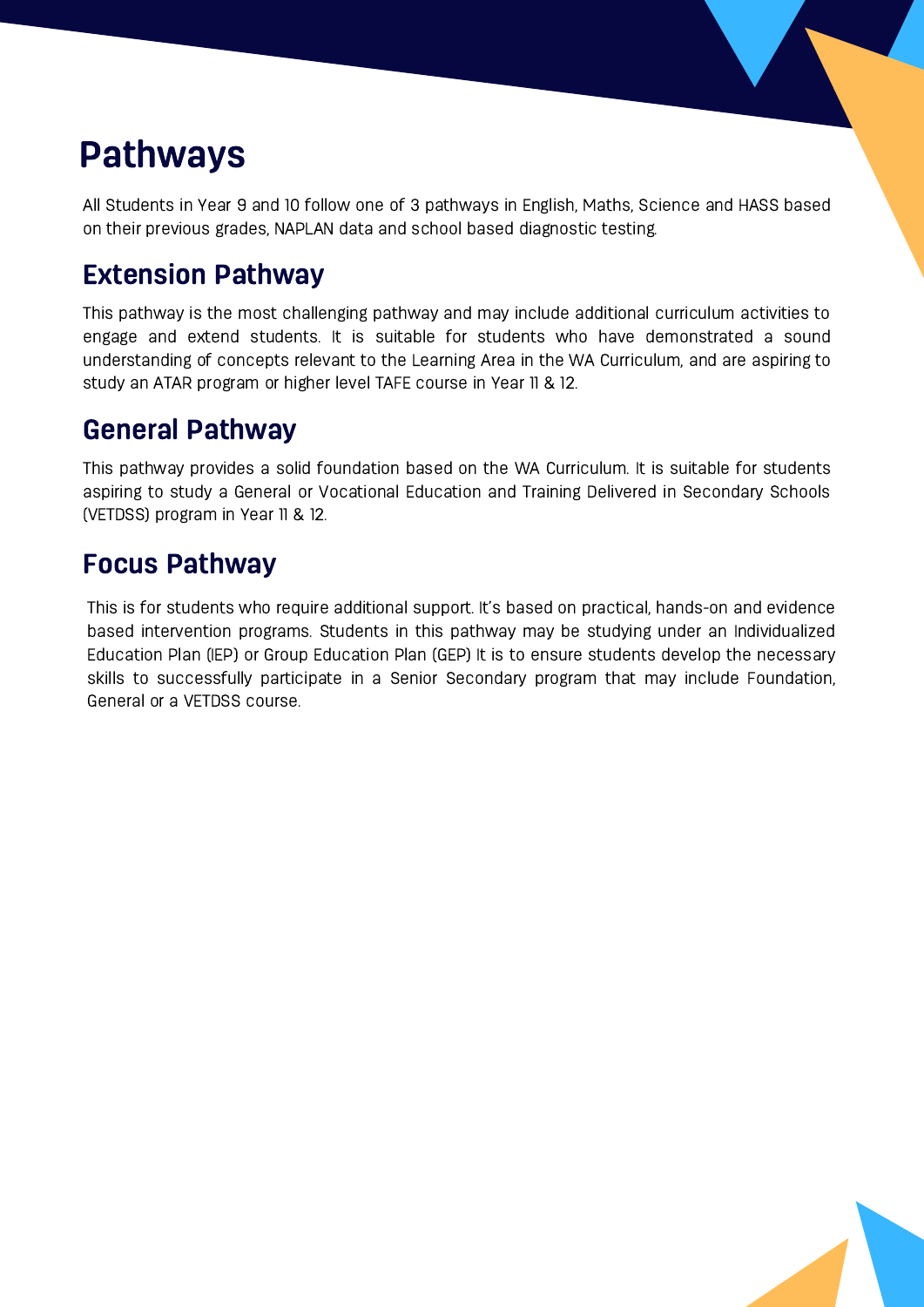# Courses

# English

In 2021 Year 9 and 10 students will continue to develop their skills and understandings based on The Western Australian Curriculum for English. This content is organised into three broad strands: Language, Literature, and Literacy. Each of these address basic divisions in the content, such as understanding contexts, responding to texts, and creating texts.

The program will provide a balanced curriculum among the curriculum strands (language, literature, and literacy) and among the various language modes (reading, writing, speaking, listening and viewing).

The word text(s) is used in the Western Australian Curriculum to indicate print, visual, digital and multimodal texts. Response to, analysis and evaluation of, and creation of texts includes consideration of language conventions, both verbal and visual. There is a requirement to use Australian texts, (including inscriptional and oral narrative traditions of Aboriginal and Torres Strait islander peoples), as well as contemporary literature of these two cultural groups, and classic and contemporary world literature including texts from and about Asia.

The following table shows the Western Australian Curriculum: English

| Language                        | Literature                  | Literacy                            |
|---------------------------------|-----------------------------|-------------------------------------|
| Language variation and change   | Literature and context      | Text in context                     |
| Language for interaction        | Responding to literature    | Interacting with others             |
| Text structure and organisation | <b>Examining literature</b> | Interpreting, analysing, evaluating |
| Expressing and developing ideas | Creating literature         | Creating texts                      |

# Related Year 11/12 Subjects

| <b>ATAR English</b> | General English | <b>Foundation English</b> |
|---------------------|-----------------|---------------------------|
|                     |                 |                           |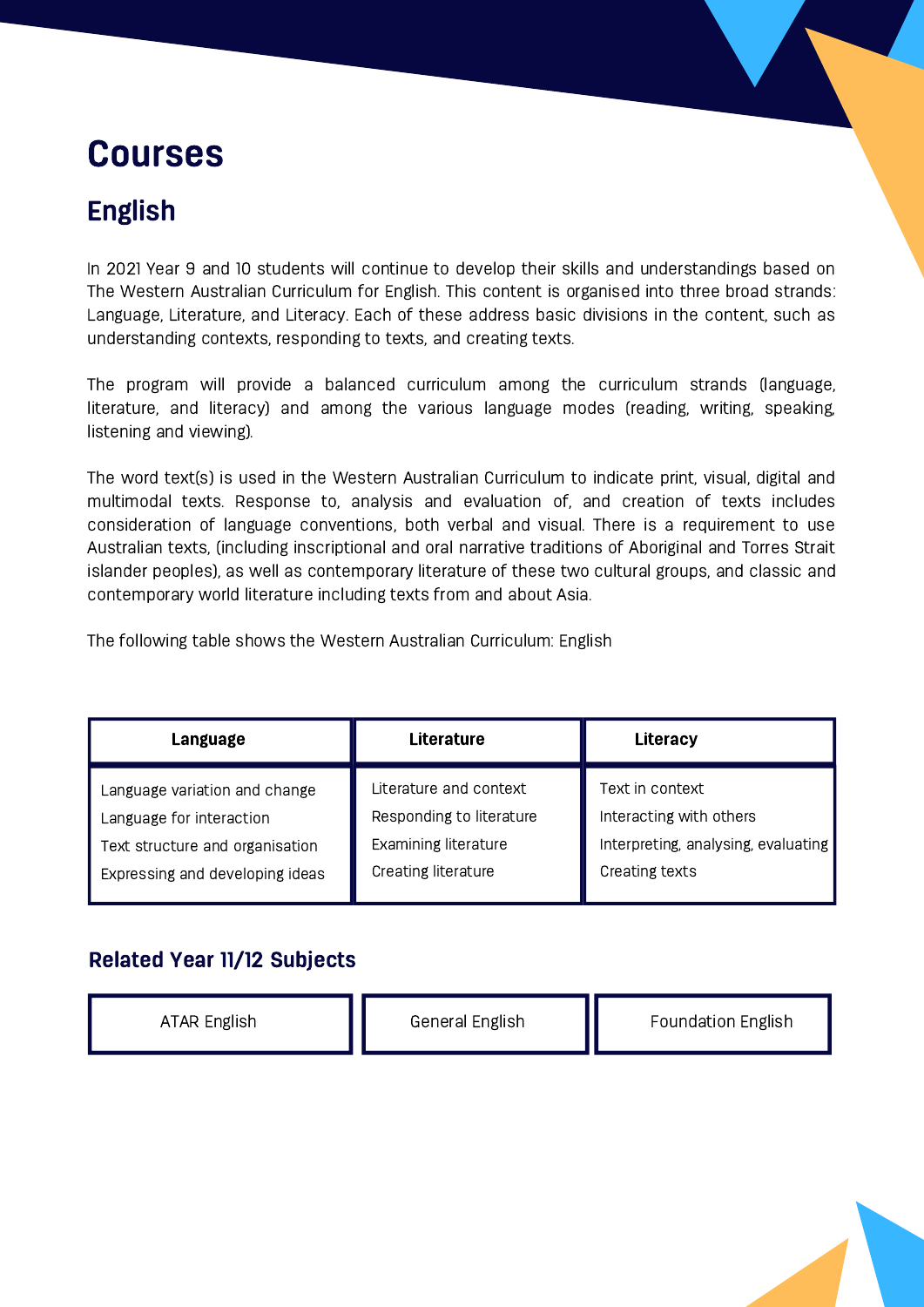# Humanities and Social Sciences

The Year 9 and 10 Humanities & Social Sciences program is aligned with the requirements of the Western Australian curriculum. Our program covers the four disciplines of Geography, History, Economics & Business and Civics & Citizenship. In preparation for senior schooling course selection and future career pathways, a Career Education program is also incorporated throughout the year.

## Year 9

#### **History**

- Industrial Revolution (1750-1914)
- World War One (1914-1918)

#### Geography

- World biomes, ecosystems and food security
- Global interconnections ICT, trade and what influences people and places

### Economics & Business

- Australia and the global economy trade, tourism
- Consumer protection and future work

### Civics & Citizenship

- Australian political parties and citizen's role –social media
- Australian justice system

## Year 10

#### **History**

- Australian experience in World War Two
- Rights and Freedoms international and Australian civil rights movement and events

#### Geography

- Coastal processes and management strategies
- Global and Australian human wellbeing

#### Economics & Business

- Economic concepts markets, scarcity, trade and consumer choice
- Government management of the Australian economy

### Civics & Citizenship

- Structure and function of Government and comparison with another country
- Justice at home and overseas

# Related Year 11/12 Subjects

General Geography **ATAR Geography ATA** Geography **ATAR Modern History** 

ATAR Geography

General Modern History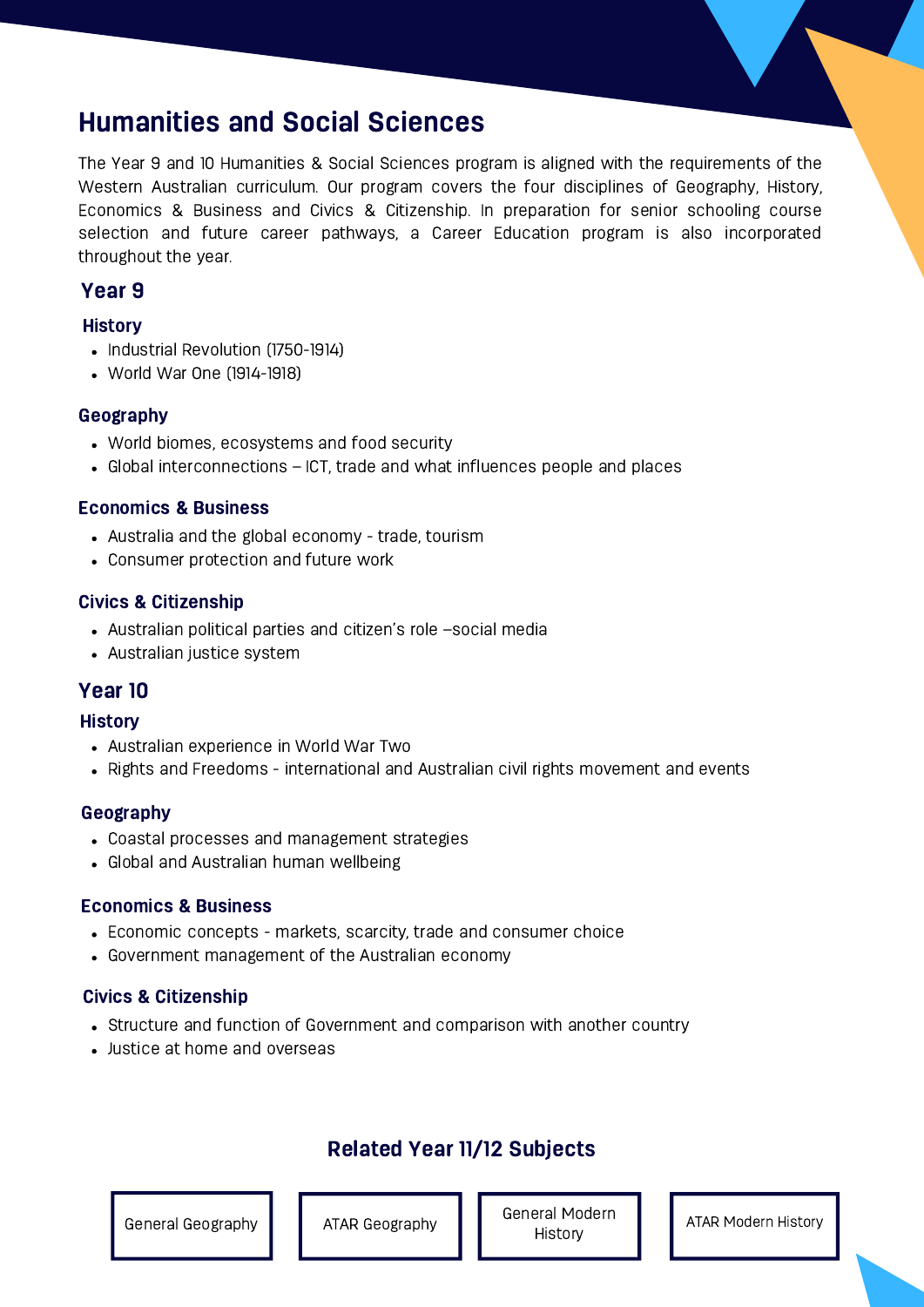# **Mathematics**

# Year 9

In Year 9 Mathematics students will develop their understanding of algebraic graphs, equations and expressions; the use of relative frequencies for probability; and the trigonometry of right angled triangles. They will develop fluency in using index laws; determining probabilities; and calculating both area and surface areas. Students will develop their problem solving by modelling practical situations; applying ratio and scale in practical contexts; and investigating real world issues by collecting and analysing data. Understanding, Fluency and Problem Solving are the Proficiency Strands of Mathematics which will be further developed in the key topics below.

| Year 9                                                                                                                                                                                                                                                                                                                                                 |                                                                                                                                                                                                                                                                                |                                                                                                                                                                                                                                                                                                                                                                                                        |
|--------------------------------------------------------------------------------------------------------------------------------------------------------------------------------------------------------------------------------------------------------------------------------------------------------------------------------------------------------|--------------------------------------------------------------------------------------------------------------------------------------------------------------------------------------------------------------------------------------------------------------------------------|--------------------------------------------------------------------------------------------------------------------------------------------------------------------------------------------------------------------------------------------------------------------------------------------------------------------------------------------------------------------------------------------------------|
| <b>Number &amp; Algebra</b>                                                                                                                                                                                                                                                                                                                            | <b>Measurement &amp; Geometry</b>                                                                                                                                                                                                                                              | <b>Statistics &amp; Probability</b>                                                                                                                                                                                                                                                                                                                                                                    |
| Key topics:<br>Simple interest<br>Index laws applied to numbers<br>Using scientific notation.<br><b>Expanding binomial</b><br>expressions.<br>• Cartesian plane<br>> Distance between 2 points<br>> Gradient of a line<br>> Midpoint of a line segment<br>Gradient and midpoint of a line<br>segment<br>Graphs of linear & non-linear<br>relationships | Key topics:<br>Similar figures<br>> Ratio and scale factors<br>> Similar triangles.<br>Areas of shapes<br>Prisms (& cylinders)<br>> Volume<br>> Surface area<br>Pythagoras' theorem<br>Trigonometry<br>> Similarity & trig ratios<br>> Finding unknown lengths<br>in triangles | Key topics:<br>Relative frequencies and<br>probabilities<br>Two-step experiments<br>List outcomes<br>> Assign probabilities<br>Data collection from<br>primary and secondary<br>sources.<br>• Statistical graphing<br>> Histograms<br>> Back-to-back stem-and<br>leaf-plots<br>Mean & median in<br>displays:<br>Recognise:<br>> Skewed<br>> Symmetric<br>> Bi-modal<br>Interpreting displays &<br>data |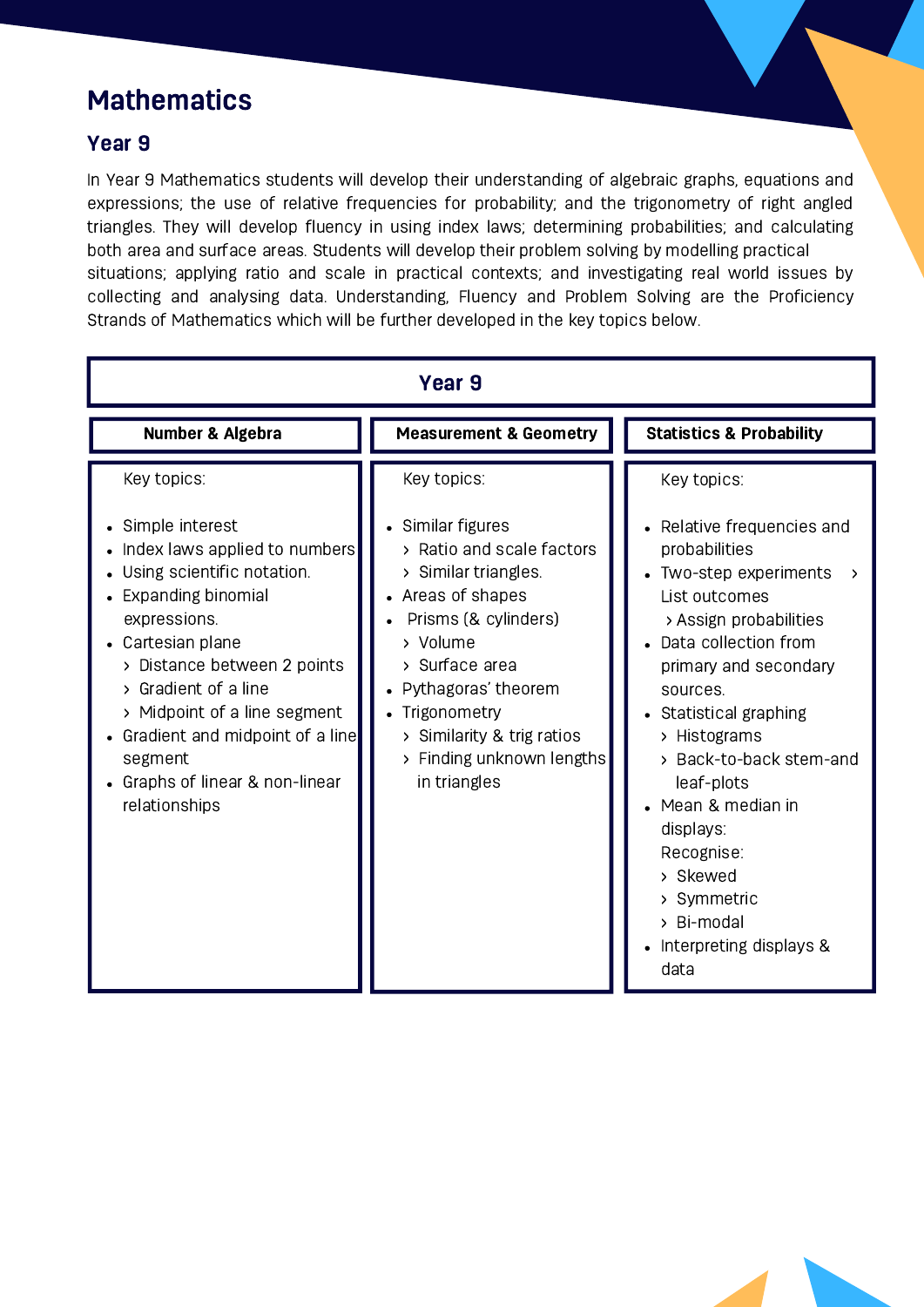# **Mathematics**

# Year 10

In Year 10 Mathematics students will develop their understanding of how to determine probabilities; simple interest and compound interest; using the four operations in algebraic contexts, including fractions; how to substitute into formulas to find unknown values; and understanding algebraic relationships numerically, symbolically and graphically. They will develop fluency by drawing on numerous strategies to investigate statistical data and solve equations; and efficiently expand and factorize algebraic expressions. Students will develop their problem solving by interpreting and evaluating media statements regards a variety of data; calculating the volume and surface areas of a range of prisms to solve practical problems; finding unknown lengths and angles and using graphical and algebraic methods to solve practical problems. Understanding, Fluency and Problem Solving are the Proficiency Strands of Mathematics which will be further developed in the key topics below.

| Year 10                                                                                                                                                                                                                                                                                                                                                             |                                                                                                                                                                                                                                                                                                                |                                                                                                                                                                                                                                                                                                                               |  |
|---------------------------------------------------------------------------------------------------------------------------------------------------------------------------------------------------------------------------------------------------------------------------------------------------------------------------------------------------------------------|----------------------------------------------------------------------------------------------------------------------------------------------------------------------------------------------------------------------------------------------------------------------------------------------------------------|-------------------------------------------------------------------------------------------------------------------------------------------------------------------------------------------------------------------------------------------------------------------------------------------------------------------------------|--|
| Number & Algebra                                                                                                                                                                                                                                                                                                                                                    | <b>Measurement &amp; Geometry</b>                                                                                                                                                                                                                                                                              | <b>Statistics &amp; Probability</b>                                                                                                                                                                                                                                                                                           |  |
| Key topics:<br>Simple and compound<br>interest<br>Substitute into formulas for<br>unknown values<br>Linear equations<br>Linear inequalities<br>Algebraic and graphical<br>representation<br><b>Expand binomials</b><br>Factorize trinomials<br>Algebraic fractions and the<br>four operations<br>Solve equations<br>> Simple quadratics<br>> Simultaneous equations | Key topics:<br>Composite solids<br>> Surface area<br>> Volume<br>• Cartesian plane<br>> Parallel lines<br>> Perpendicular lines<br>• Deductive reasoning<br>• Numerical problems<br>involving plane shapes.<br>Triangle congruence and<br>similarity<br>• Trigonometry for unknown<br>angles (right triangles) | Key topics:<br>• Compare data sets and<br>their displays<br>Bivariate data<br>> Trends over time<br>> Correlation between two<br>variables<br>• Evaluate statistical reports<br>• Multi-step chance<br>> List outcomes<br>> Assign probabilities<br>• Box & whisker plots<br>> Calculate quartiles<br>• Inter-quartile ranges |  |
| <b>Related Year 11/12 Subjects</b>                                                                                                                                                                                                                                                                                                                                  |                                                                                                                                                                                                                                                                                                                |                                                                                                                                                                                                                                                                                                                               |  |
| <b>ATAR Mathematics</b><br>Specialist                                                                                                                                                                                                                                                                                                                               | <b>ATAR Mathematics</b><br>Methods                                                                                                                                                                                                                                                                             | <b>ATAR Mathematics</b><br>Applications                                                                                                                                                                                                                                                                                       |  |
| <b>General Mathematics</b><br>Foundation<br>Mathematics<br>Essentials                                                                                                                                                                                                                                                                                               |                                                                                                                                                                                                                                                                                                                |                                                                                                                                                                                                                                                                                                                               |  |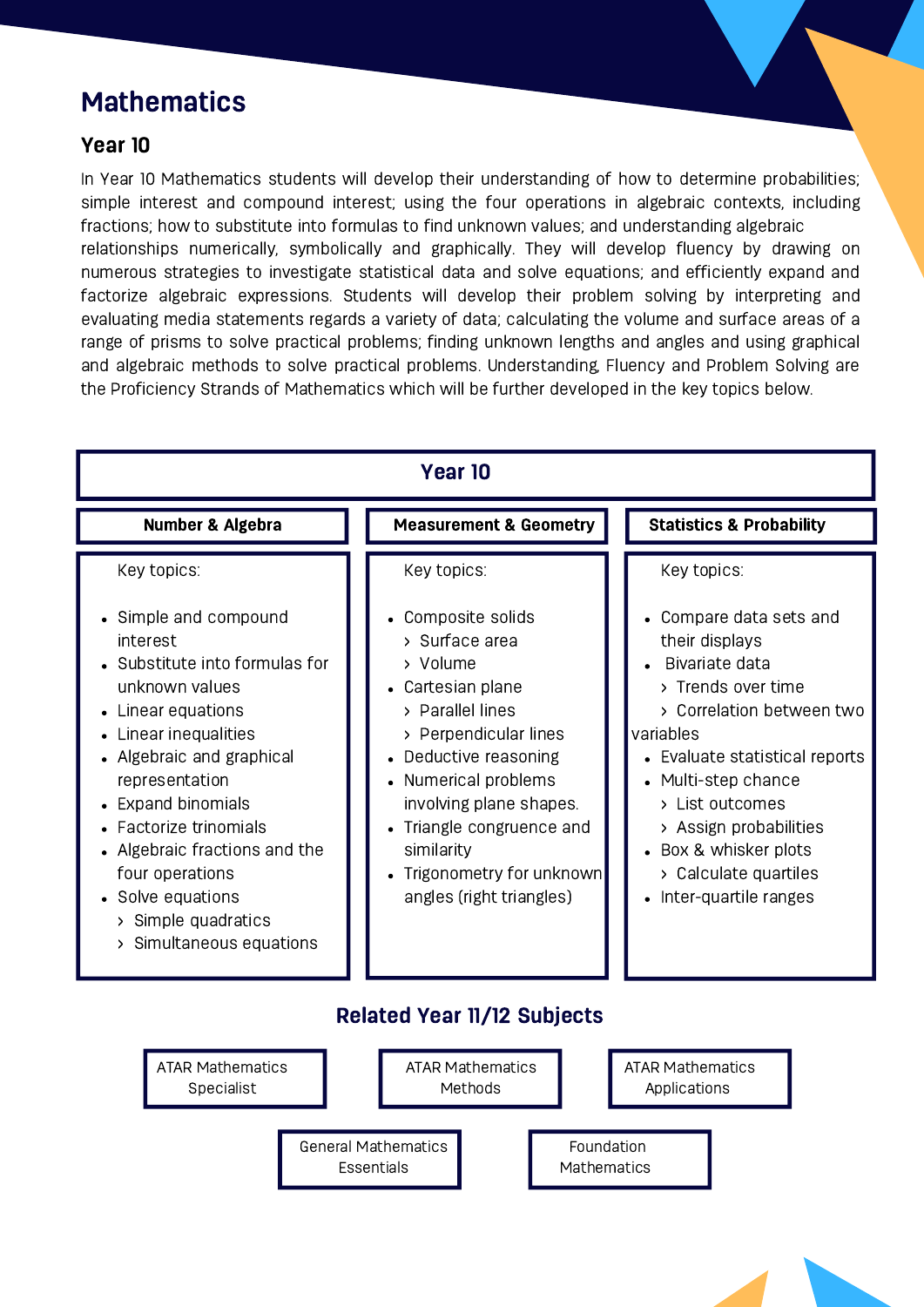# **Science**

# Year 9

The Year 9 Science Course covers all the Western Australian Curriculum requirements. Students cover topics in Science Inquiry Skills, Science as a Human Endeavour, and Science Understanding.

| <b>WA Curriculum Strands</b> |                            | <b>Content</b>                                                                                                    |  |
|------------------------------|----------------------------|-------------------------------------------------------------------------------------------------------------------|--|
| Science Understanding        | <b>Chemical Science</b>    | • Atomic theory and the periodic table<br>Chemical reactions and conservation of<br>mass                          |  |
|                              | Physical Science           | Energy transfers: heat, sound and light<br>$\bullet$<br><b>Forces and Motion</b>                                  |  |
|                              | <b>Biological Science</b>  | Responding to the environment<br>Ecosystems<br>$\bullet$                                                          |  |
|                              | Earth and Space<br>Science | Plate tectonics, earthquakes and<br>volcanoes.                                                                    |  |
| Science Inquiry Skills       |                            | Planning investigations and experiments,<br>measuring and recording data, analysing,<br>concluding and evaluating |  |
| Science as a Human Endeavour |                            | • Application of scientific concepts in the<br>real world                                                         |  |

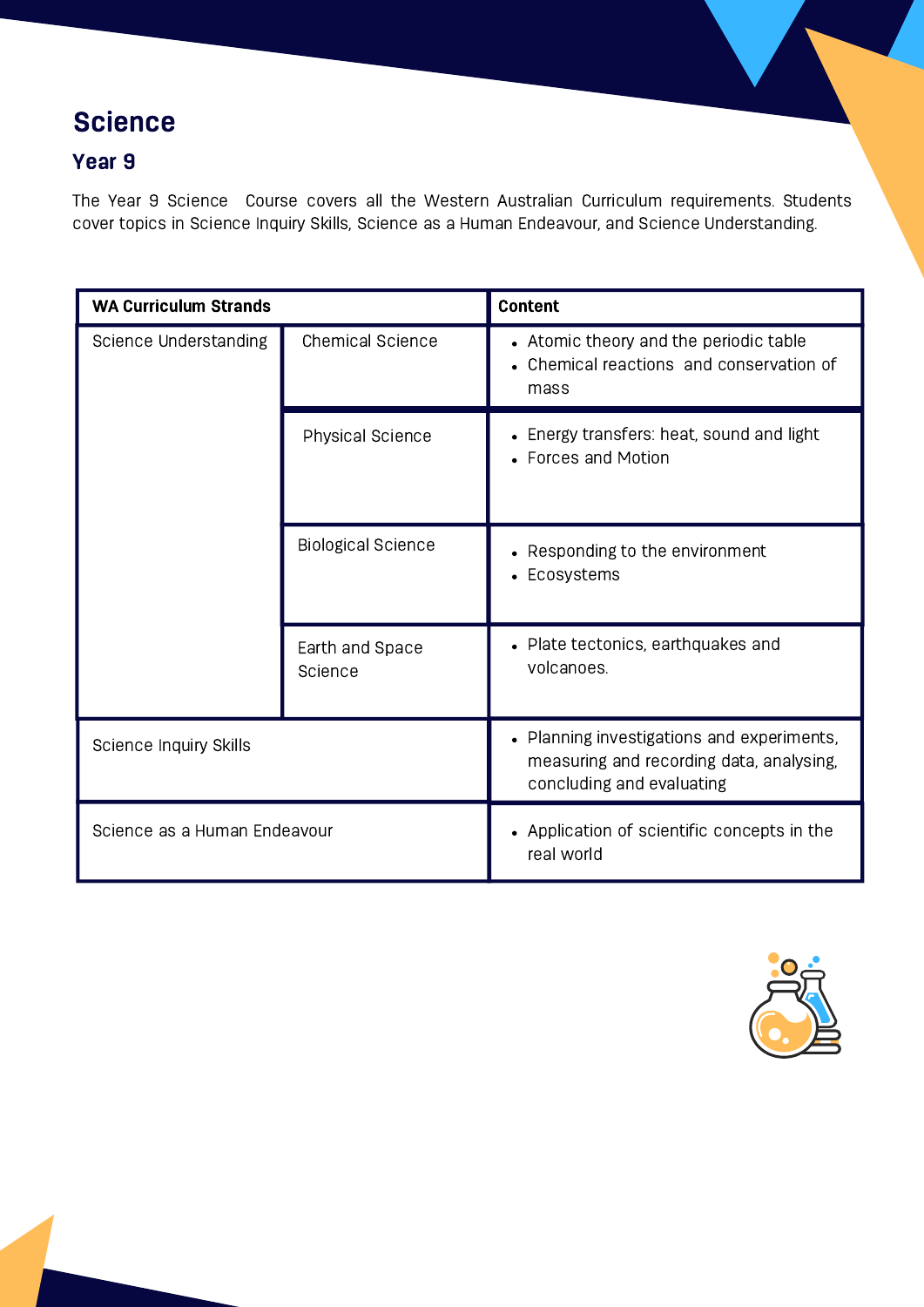# **Science**

# Year 10

The Year 10 Science Course covers all the Western Australian Curriculum requirements. Students cover topics in Science Inquiry Skills, Science as a Human Endeavour, and Science Understanding.

| <b>WA Curriculum Strands</b>  |                            | <b>Content</b>                                                                                                    |
|-------------------------------|----------------------------|-------------------------------------------------------------------------------------------------------------------|
| Science Understanding         | <b>Chemical Science</b>    | • Atomic theory and the periodic table<br>Types of Chemical reactions and factors<br>affecting their rates        |
|                               | <b>Physical Science</b>    | • Energy transfers and energy conservation<br>• Forces and Motion                                                 |
|                               | <b>Biological Science</b>  | • DNA and Genetics<br>Natural Selection and the theory of<br>evolution                                            |
|                               | Earth and Space<br>Science | • Global systems and cycles and human<br>impact<br>The universe and its origin                                    |
| <b>Science Inquiry Skills</b> |                            | Planning investigations and experiments,<br>measuring and recording data, analysing,<br>concluding and evaluating |
| Science as a Human Endeavour  |                            | Application of scientific concepts in the<br>real world                                                           |

# Related Year 11/12 Subjects

ATAR **Chemistry** 

ATAR Human Biology

ATAR Physics

General Human Biology

General Marine Maritime Science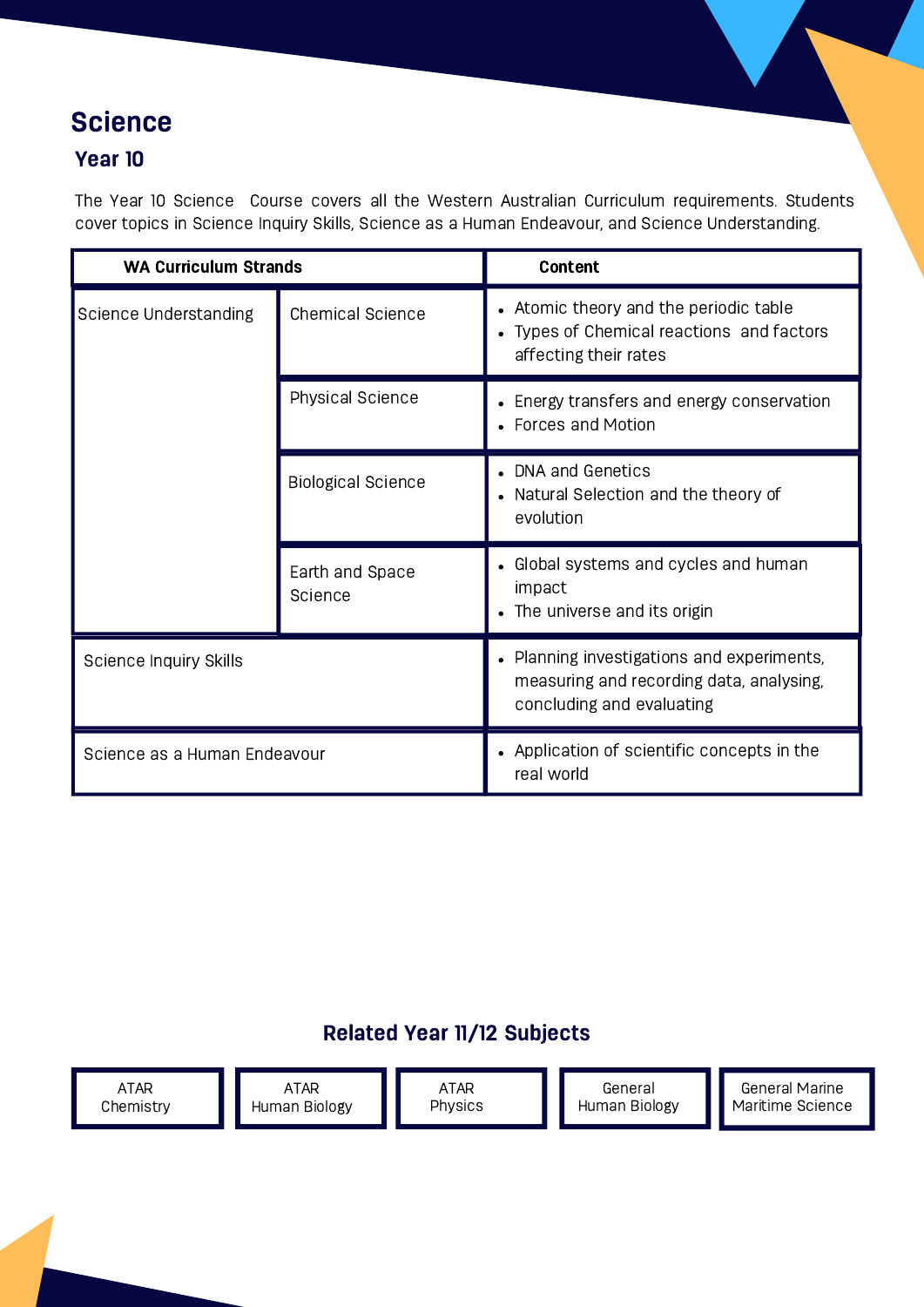# Health and Physical Education

# Year 9

Students study both Physical Education and Health Education during the course of their Year 9 program. Below are the key components to the Health and Physical Education curriculum, which provides opportunities for students to develop, enhance and exhibit attitudes and values that promote a healthy lifestyle.

## Health Education - personal, social and community health

- Being healthy, safe and active
- Communicating and interacting for health and well being
- Contributing to healthy and active communities

### Physical Education

- Moving our body
- Understanding movement
- Learning through movement

#### Outdoor Pursuits

This subject introduces students to activities in a variety of outdoor environments and the value of learning through the outdoors. It also enhances an individuals' ability to work independently, cooperatively and confidently. This subject involves practical and theory based components and any student thinking about this subject should have an interest in learning in the outdoor and be confident in swimming in the ocean (swimming level of at least Stage 7).

The practical activities in this subject include:

- survival swimming
- snorkelling
- bush walking • knots
- fishing
- navigation

The skills and practices learnt in each lesson will culminate in a day trip expedition at the end of the term. Students will also be required to plan and reflect on the expedition experience as part of their theoretical assessment.

### Sports and Fitness

This course has an emphasis on understanding and improving performance in a practical context through the integration of both practical and theory lessons. Sport and Fitness focuses on practical implementation of new sports along with students gaining an understanding of the strategies, tactics and rules of new sports. Students engage as performers, coaches, analysts and planners through physical activity.

The theory component of the course will include elements of the following:

- Strategies and tactics
- Nutrition for sport
- Rules for game play
- 
- Umpiring and coaching
- Body's response to exercise
- 
- Components of Fitness
- Indigenous contributions to sport
- Sport Psychology
- Goal Setting

Croquet • Cricket

• Energy Systems

This course will include theory and practical elements of the following sports:

• Badminton • Basketball

- Volleyball
- Golf
- Lacrosse
- Lawn bowls
- Indigenous games
- Fitness sessions
- Gaelic Netball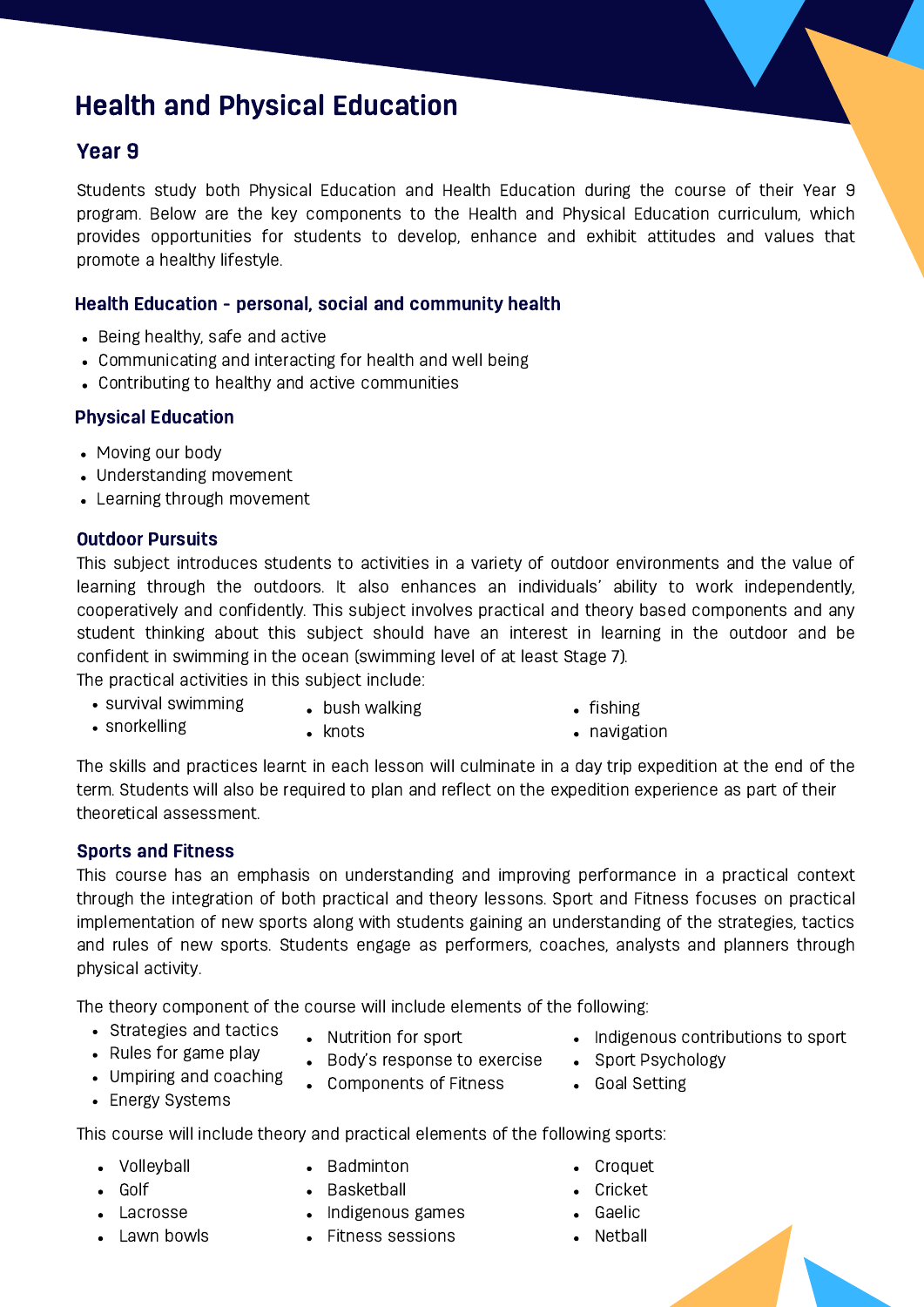# Health and Physical Education

# Year 10

Students study both Physical Education and Health Education during the course of their Year 10 program. Below are the key components to the Health and Physical Education curriculum, which provides opportunities for students to develop, enhance and exhibit attitudes and values that promote a healthy lifestyle.

## Health Education - personal, social and community health

- Being healthy, safe and active
- Communicating and interacting for health and well being
- Contributing to healthy and active communities

## Physical Education

- Moving our body
- Understanding movement
- Learning through movement

## Outdoor Pursuits

This subject is a follow on from the year 9 course and explores, Outdoor Education and Recreation through participation in a variety of activities in the outdoors. It is designed to introduce, consolidate and further extend skills and practices learnt in the outdoors and builds on previous experiences.

The practical activities in this subject include:

- survival swimming
- mountain biking

• roping

• mapping

• a range of camp craft skills

- bodyboarding • canoeing
- The skills and practices learnt in each lesson will culminate in a day trip expedition at the end of the term. Students will also be required to plan and reflect on the expedition experience as part of their theoretical assessment.

## Sports and Fitness

During this course students will be introduced to fitness and exercise in detail. Students will be given the opportunity to improve individual fitness through experiencing a variety of exercise methods, construct healthy training regimes and understand the concepts behind fitness programs, types of training and methods of training. It is made up of both a practical and a theoretical component. Theory components include:

- Functional Anatomy
- Bodies response to exercise
- Exercise Anatomy
- Training Methods
- Energy systems
- 
- 

Practical components:

- Team Games
- Sports Education Model (team based approach)
- Indigenous Games
- Local recreation activities



ATAR Physical Education Studies



General Outdoor Education

Cert II Sport & Recreation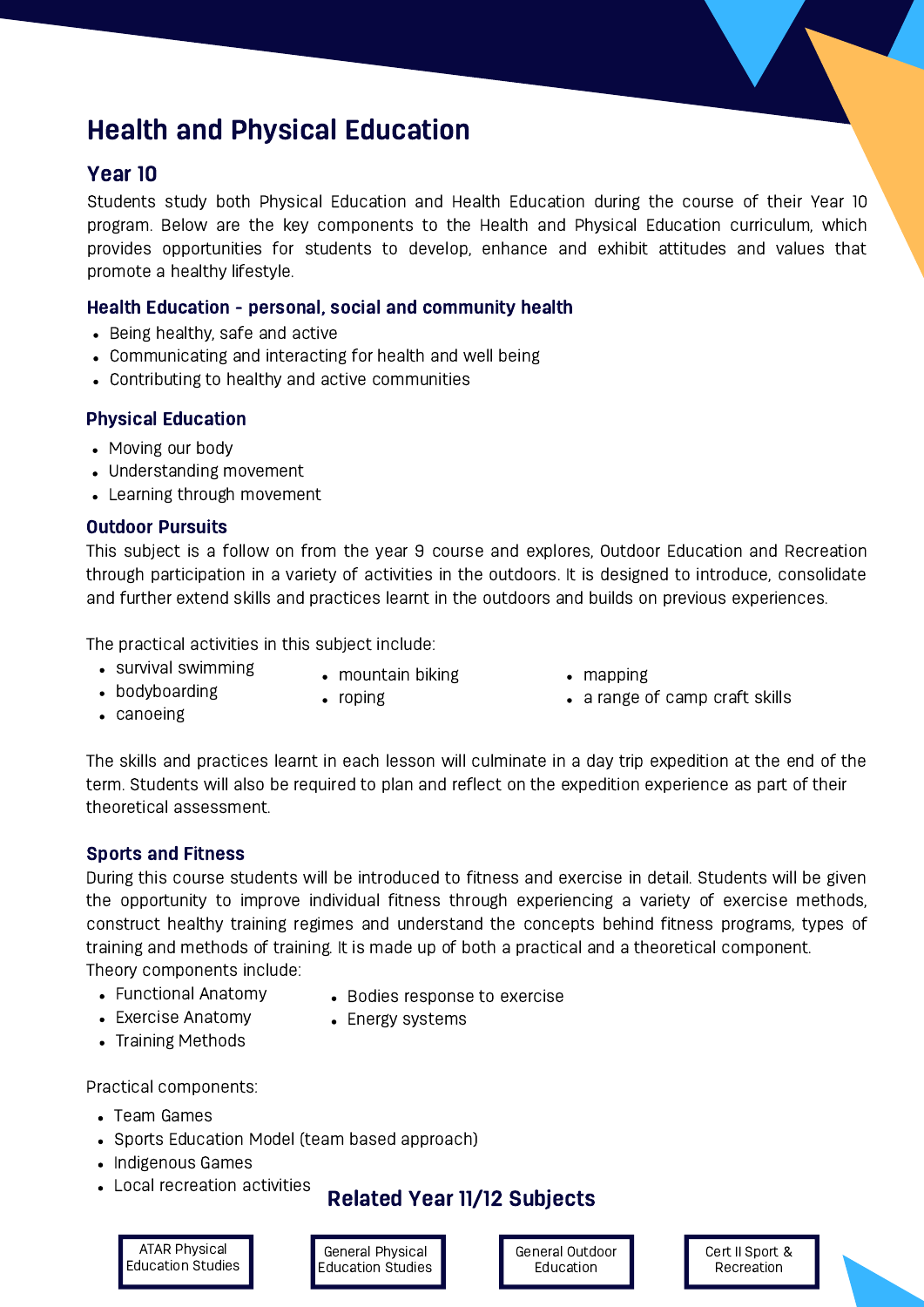# The Arts - Visual Arts

## Year 9

## Pop Art and Consumer Culture

In Year 9, students use mediums like painting, printmaking, drawing, photo and digital media, graphics, collage, ceramic and sculpture.

They document their ideas in a Visual Portfolio applying understanding of compositional structure to create a unique personal response, to represent the theme of Pop Art and Consumer Culture.

Resolved artworks are displayed and appraised at exhibitions, with consideration to personal expression and audience.

#### Graphic Design

Graphic Design is an Arts based course with an emphasis on the practical component approach to the graphic design process. Digital Software and traditional design skills are developed through tasks such as:

- - street teen magazine tee-shirt design logo design
- 

#### Photography

An introduction and exploration of photographic materials, techniques and principles. Computer print manipulation and digital camera work will be involved. Students will explore both screen and print media across a variety of contexts, e.g. advertising, News, film, podcasts and social media.

## Year 10

### Australian Contemporary Urban/Street Art

In Year 10, students use mediums like painting, printmaking, drawing, photo and digital media, sculpture, installations, performance art and time-based video.

They develop and refine their ideas and techniques to resolve artworks by documenting the design, production and evaluation processes of their artwork in a Visual Portfolio,

Resolved artwork is exhibited and appraised at exhibitions and in public spaces, with consideration to their own artistic intentions, personal expression and audience.

### Graphic Design

Graphic Design is an Arts based course with an emphasis on the practical component approach to the graphic design process. Practical skills will be developed through completion of the following tasks such as:

- digital portraits
- logo design stickers
	-

## Photography

Students focus on developing their skills in the area of Photography and refining concepts and techniques taught through hands on activities. Students are taught the more difficult concepts within the editing program Adobe Photoshop, to both refine their images and create compositions by experimenting and following tutorials provided. They are given the opportunity to produce these works through a variety of tasks such as: Magazine Covers, Still Like Photography and Studio Portraits.

# Related Year 11/12 Subjects

General Visual Arts

ATAR Visual Art **Conservant Conservant Conservant Conservant Conservant Conservant Conservant Conservant Conservant Conservant Conservant Conservant Conservant Conservant Conservant Conservant Conservant Conservant Conserv** 

General Design Photography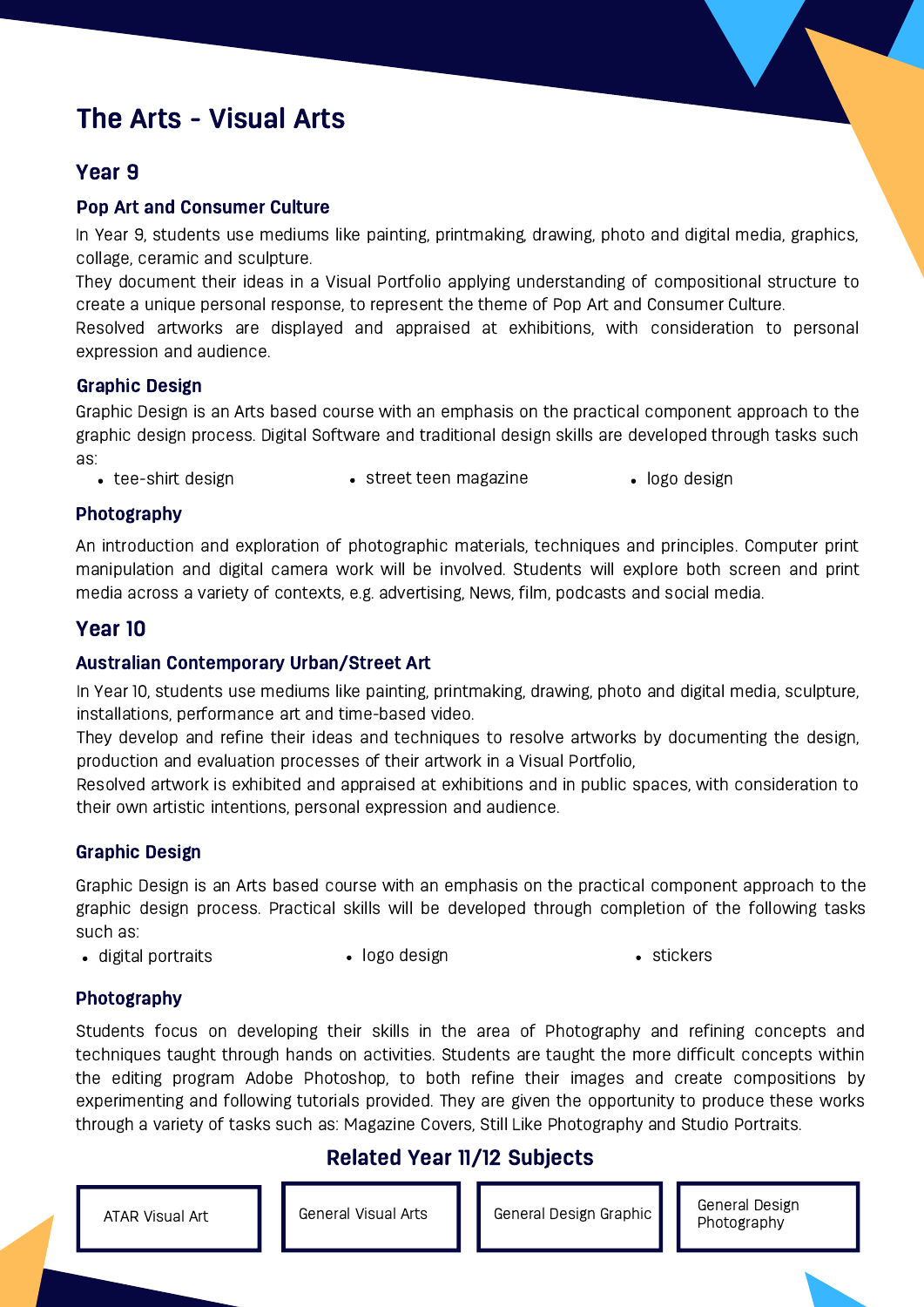# The Arts - Performing Arts

## Year 9

#### Dance

Students demonstrate skills and techniques in genres such as Hip Hop, Contemporary, Jazz and Cultural Dance. Students are given opportunities to choreograph using the elements of dance (BEST), choreographic devices and structures to develop choreographic intent. Through performance, students continue to work on confidence as they present dances to audiences and participate in live dance performances and workshops by visiting artists.

#### Drama

This option is chosen by students in Year 9 and will span either as a semester long or full year course. In this course students will experience live and technical theatre with the opportunity to perform to an external audience, other than their classmates. Styles of theatre will be studied through scripted scenes from both World Theatre and iconic plays from Australian history, up to 1960, such as Ray Lawler's, 'The Doll Trilogy'. Extended analysis of dramatic elements and meaning will be explored in contemporary devised scenes which compare, and contrast studied plays and playwright's intentions. Formal and informal reflection and response will be scaffolded using frameworks that focus on direct use of specific terminology.

#### General Music

General Music is for students who enjoy listening to, and want to learn to play, contemporary music. Students have the opportunity to learn a variety of instruments, including guitar, drums, piano, and voice, and will develop skills to perform music individually and in bands. Students in Year 9 General Music will study Blues and Rock music, learning how to analyse, play and compose music in this style. This course is comprised of performance, composition, and listening tasks.

### Year 10

#### Dance

Students continue to extend their use of the elements of dance (BEST) and choreographic processes to expand their choreographic intentions in their choreography. They extend their technical dance skills to include style-specific movement skills in genres such as Jazz, Contemporary, Lyrical and Hip Hop. Through performance, students continue to work on confidence, accuracy, clarity of movement and projection. They refine their own dance and the dance of others. They investigate dance and influences of the social, cultural and historical contexts in which it exists. Students present dances to audiences and participate in live dance performances and workshops by visiting artists.

#### Drama

This elective focuses on the practical development of performance skills and conventions of storytelling. Students look at the development of myths and legends over time and the power of communication. They will devise means other than traditional methods of storytelling and performance to broaden their knowledge and skills in staged drama. The OHS of stage craft is included. Students will be required to perform to an outside audience and keep a portfolio and reflective journal. Time is required for rehearsals.

#### General Music

General Music is for students who enjoy listening to, and playing contemporary music. Students have the opportunity to learn a variety of instruments, including guitar, drums, piano, and voice, and will continue developing skills to perform music individually and in bands. Students in Year 10 General Music will study Folk and Pop music, learning how to analyse, play, and compose music in this style. This course is compromised largely of performance, composition, and listening tasks. It is recommended that students have completed Year 9 General Music before selecting this course.



General Music **Guide Contains Container Contains Container** General Dance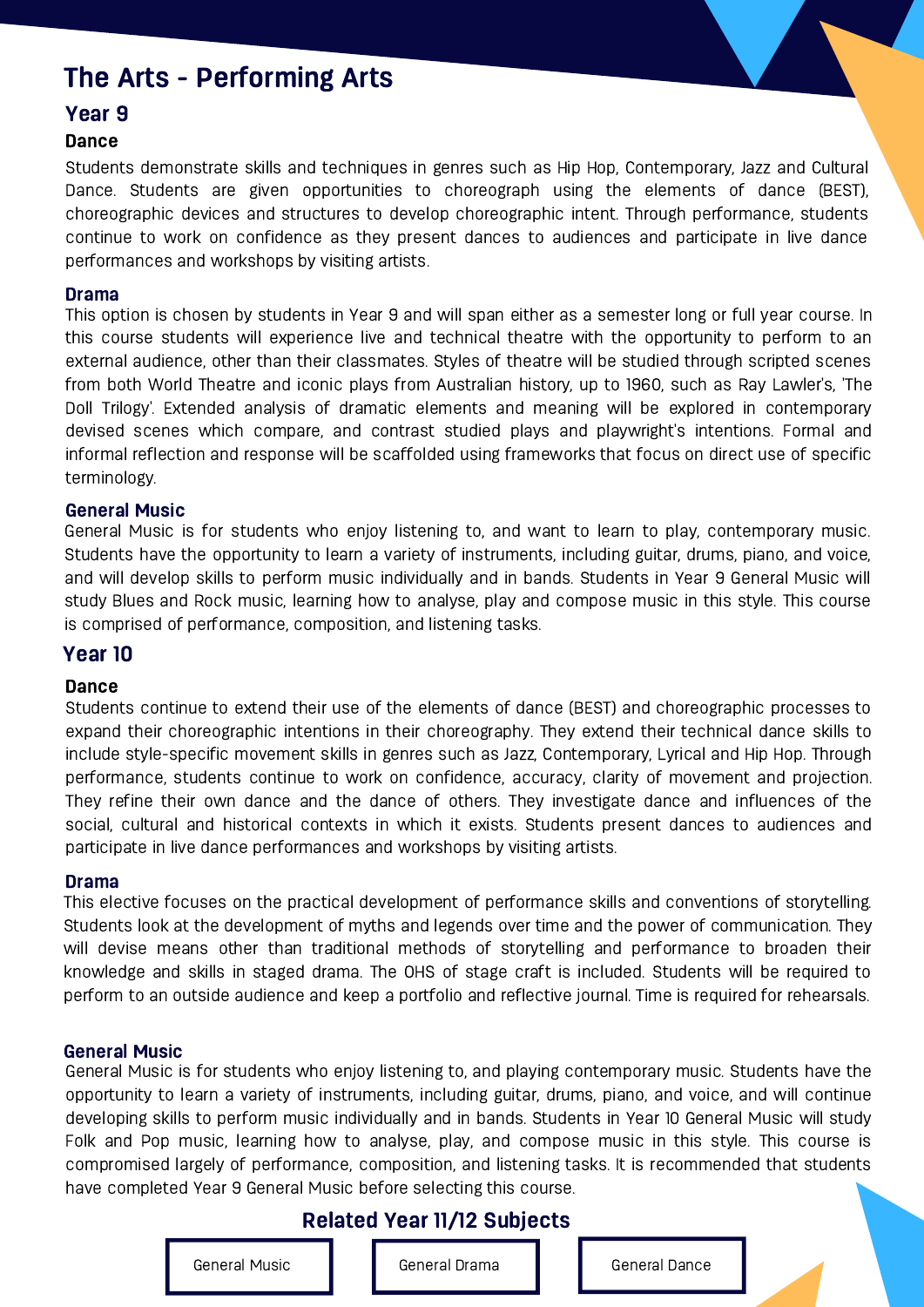# Technologies - Design and Technology

# Year 9

# Design and Technology

If you enjoyed your Design and Technology classes in Years 7 and 8, then all of the courses offered in Year 9 build on the design and making skills that you have already developed.

## Woodwork

This is one of the most popular of all D&T subjects. Join a woodwork class and see what it is like to be a crafts person.

- Learn to use a variety of woodworking tools and machinery including CAD, to design and make your own projects
- Design and make projects that you can use at home

### **Metalwork**

Design and make your own projects, mainly from mild steel using the excellent machines and facilities in Design and Technology.

- Design and make your own projects that will develop new skills in various metalworking areas, including CAD
- Learn how to use a variety of machines.

## Computer Aided Creations

This new course focuses on innovative technologies. You will design and create projects using computer aided design and manufacture. This will include 3D printing, laser and plasma cutting technologies

## Home Economics

Build on your food preparation skills by taking the Budding Chefs course. Further develop your sewing ability by making simple articles and items of clothing in Fashion & Technology.

## Budding Chefs

Have you considered becoming a chef? Do you have an interest in food preparation and presentation? In this course you will learn the following:

- Food preparation skills with fruit, vegetables, meat, fish and more
- Make food preserves to give as gifts
- Prepare foods suitable for each course of a formal menu

## Fashion and Textiles

Do you want to create easy fashion clothes and accessories? Then this is the course for you.

- Become a whiz with a sewing machine and an over locker
- Follow commercial patterns and learn how to produce your own designs

# Digital Technologies

Learn new skills and improve your knowledge of computers, technology and digital devices.

### Digital Technology & Multi Media

- Develop your own graphical interfaces (screens) for various devices
- Design and create graphics, videos and audio to create products such as animations.
- Learn to use various computer software and hardware
- Explore and problem solve using programming and robotic devices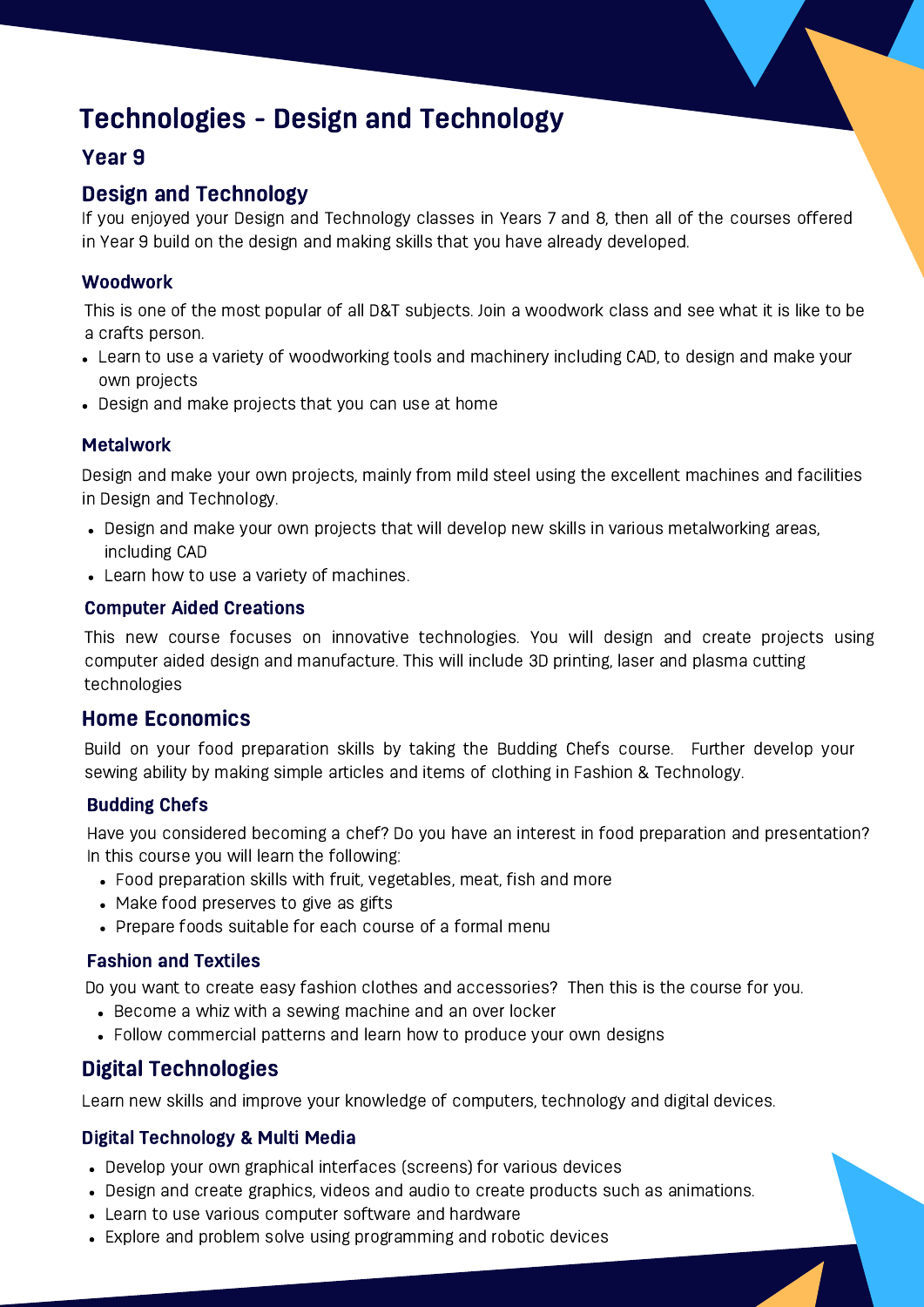# Technologies - Design and Technology

# Year 10

# Design and Technology

## Jewellery

Would you like to make your own jewellery, learning the basic skills of silver smithing? Making a selection of rings, chains and bangles of your own design? Then this is the course for you

- Make your own sterling silver jewellery in a purpose built workshop with expert teachers
- This elective introduces a wide range of hand tools and equipment
- Practical and theoretical skills associated with jewellery design and manufacture is developed
- Most items are made using sterling silver

## Mechanical Workshop

Interested in how mechanical things work? Would you like to be able to fix your own bike or car in the future? This is the elective for you.

- Basic hand tool skills
- Welding techniques
- Basic engine systems and servicing.

## Metalwork

Design and make your own projects, mainly from mild steel using the excellent machines and facilities in Design and Technology.

- Design and make your own work
- Develop new skills in various metalworking areas
- Learn how to weld.
- Learn how to use a variety of machines.

### Woodwork

This is one of the most popular of all D&T subjects. Join a woodwork class and see what it is like to be a crafts person.

- Learn to use a variety of woodworking tools and machinery
- Make projects that you can use at home
- Design and make your own projects

#### General Material Design & Technology - Metals General Material Design & Technology **Jewellery** General Material Design & Technology - Wood General Automotive Engineering & Technology Cert II Engineering Pathways General Building & Construction

# Related Year 11/12 Subjects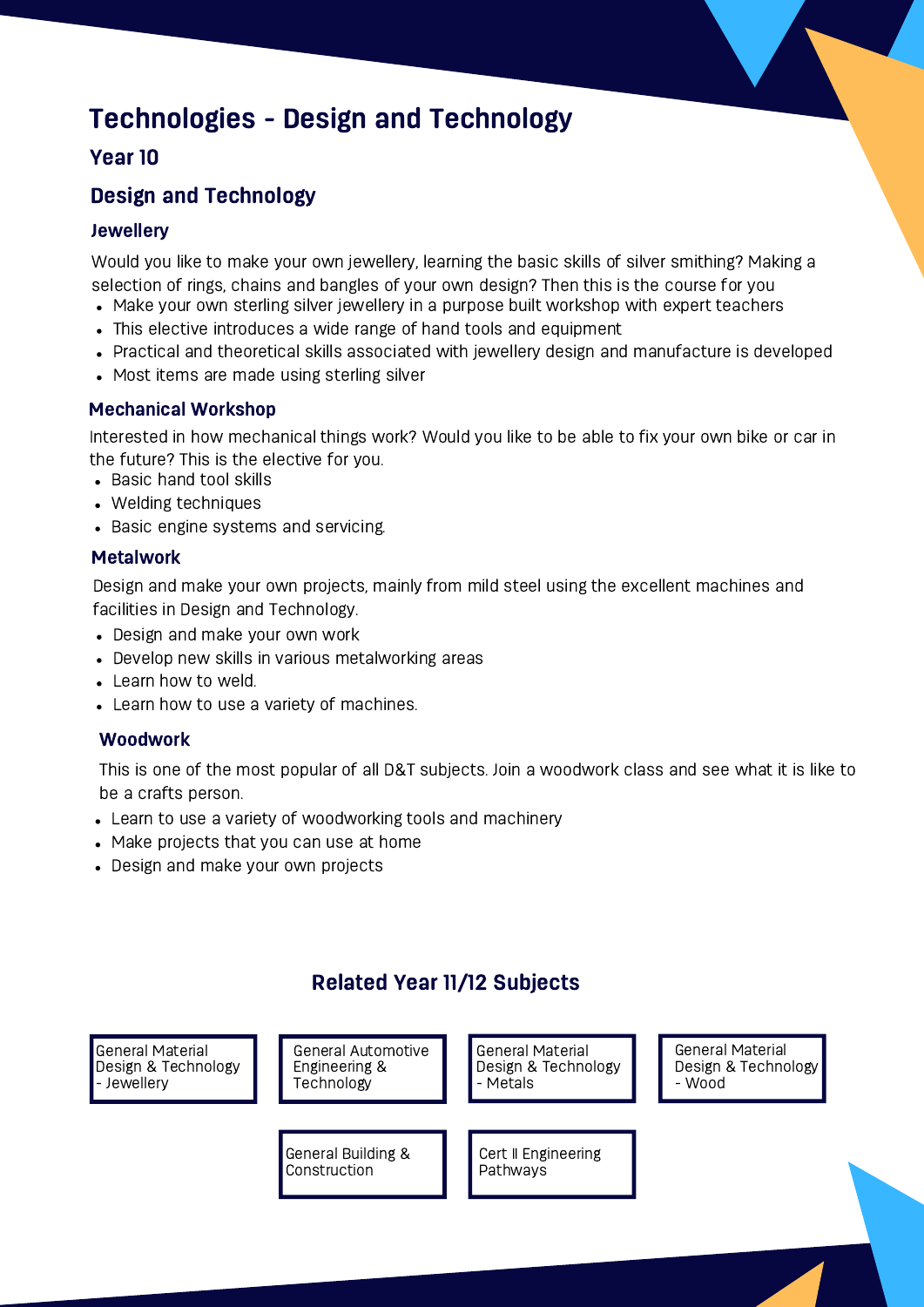# Technologies - Design and Technology cont.

# Year 10

# Home Economics

## **Childcare**

In this elective you will learn about child development (0 – 5 years) and research why children need to play. You will learn about the design process and develop your creative ability by making toys and activities for children using recycled items, paint and other materials. You will also prepare food for toddlers and design a calendar using IT skills with parenting tips.

## Fashion & Textiles

Do you want to create easy fashion clothes and accessories, become a whiz with a sewing machine and an overlocker, understand and follow commercial patterns and learn about the design process? Then this is the elective for you.

## Food Safari

Western Australia produces some of the best food crops in the world. Explore foods from your own backyard and then go on a food safari where you learn about different European and Asian food cultures, cook some tasty recipes and learn about the design process.

# Digital Technologies

## Digital Media and Animation

This is an elective for students interested in web development, animation, multimedia and related technology. Students use a variety of software to create digital products covering the following areas:

- Computer Animation
- Desktop Publishing
- Image Manipulation
- Computer hardware and software

# Related Year 11/12 Subjects

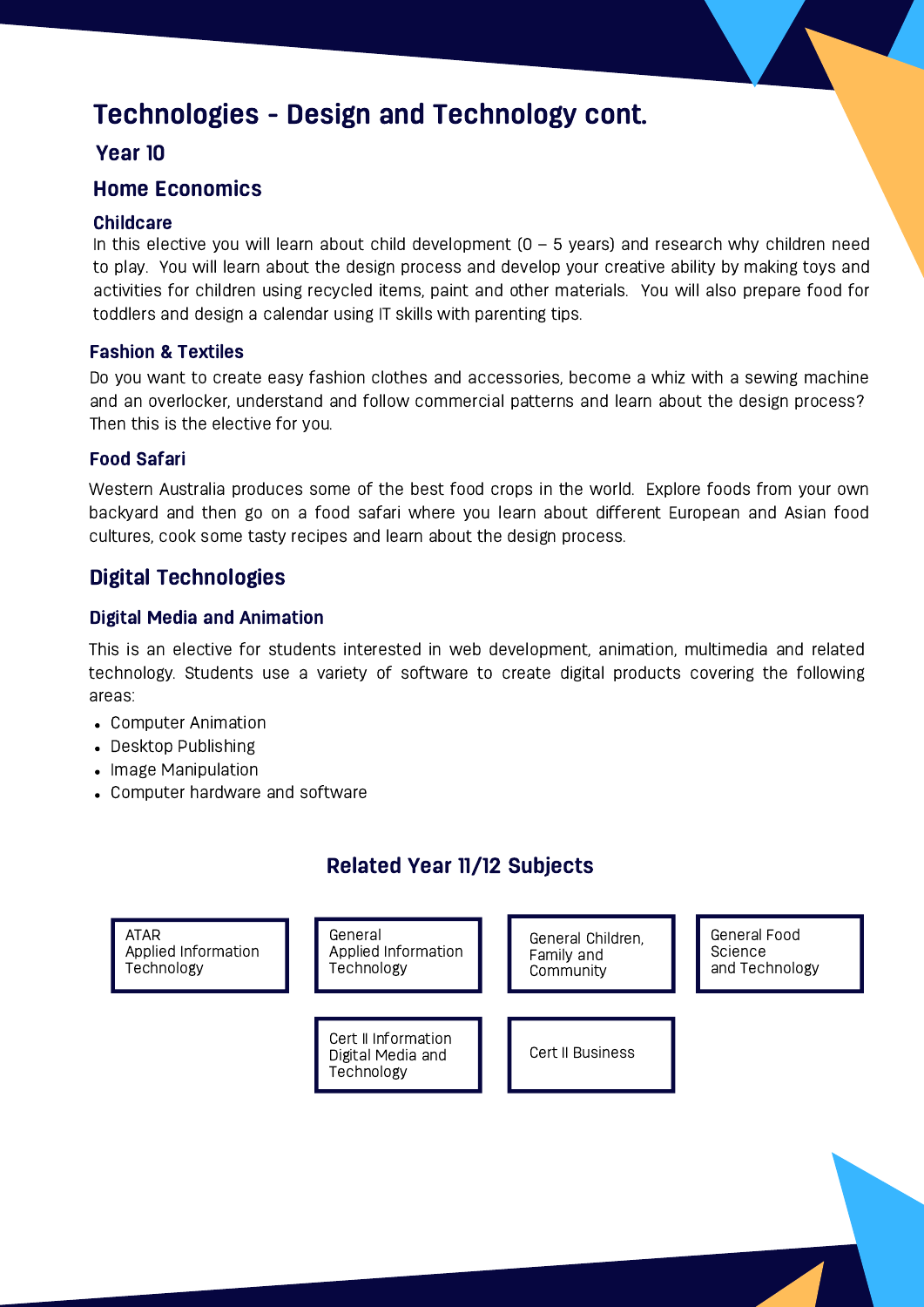# Vocational Individualised Program - VIP

VIP is a Vocational course for students who are considering entering the workforce by the end of Year 10, or who want to continue into further vocational training.

Most students are either disengaged or have low academic achievement

VIP has these main components:

#### Work Experience

Work Experience is an important part of the program, with the students participating in work experience one day per week throughout the year. Students are expected to complete the Workplace Learning Logbook and Skills Journal as well as the Individual Pathway Planning for Career Education

### **Teamwork**

Teamwork and Life Skills are built by participating in a variety of activities around the school

#### Literacy and Numeracy

Literacy and Numeracy Support are a constant focus. They are both delivered in the context of what is necessary to gain and keep a successful career.

Literacy:

- Novels are chosen which are engaging. Students read every day
- Students memorise a poem every term and give oral presentations to the class
- Report writing is practised regularly to improve confidence and literacy skills

Numeracy:

- Students participate in a Foundation Mathematics Program which is designed to help students learn to become more numerate in their daily lives
- Students also choose One Option i.e. Woodwork, Metalwork etc.
- Students also partake in Physical and Health Education

It is through the active and willing participation in the above that students gain meaning and relevance from their time in VIP, and see value in continuing their education.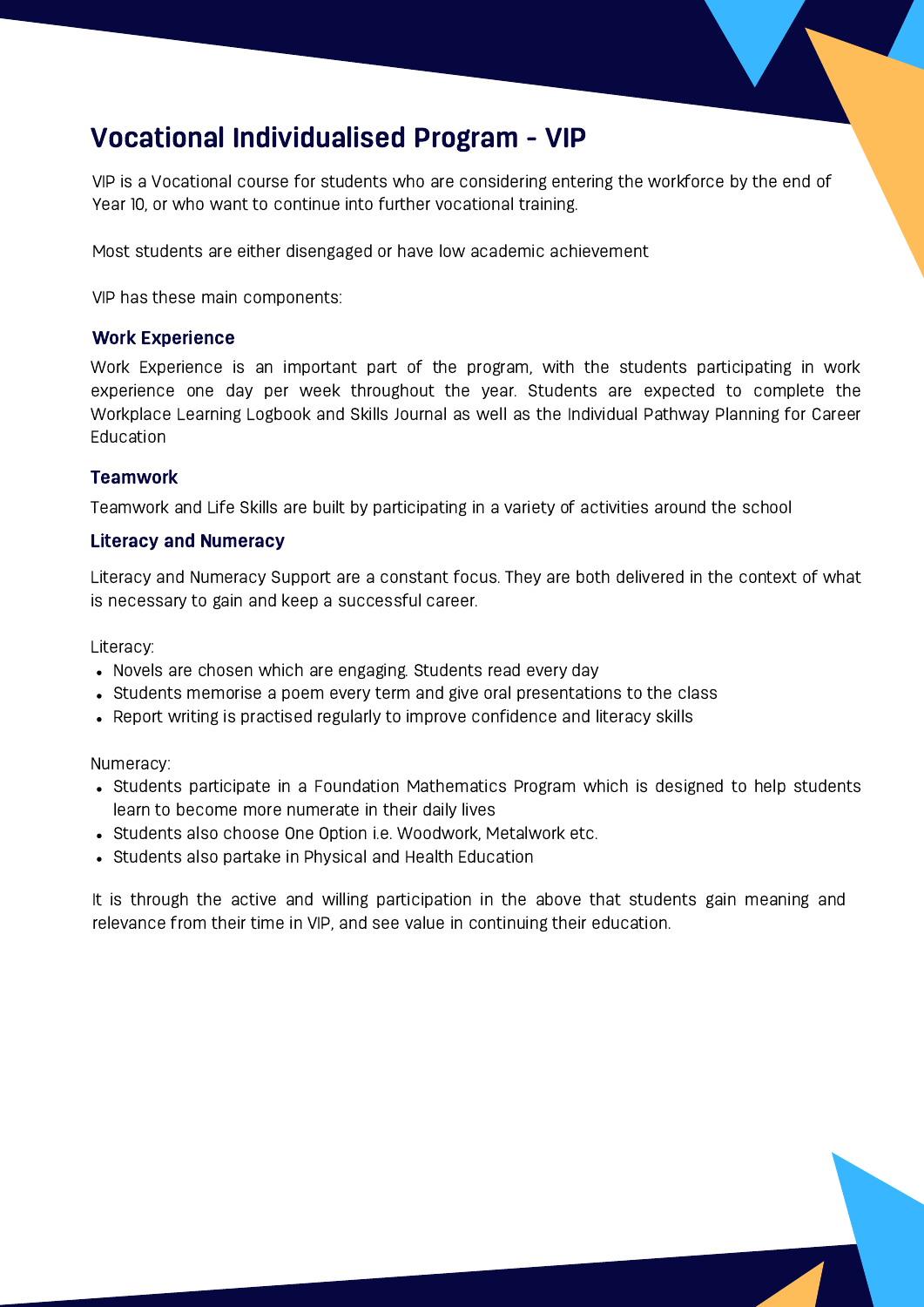# Specialised Programs

# Instrumental Music

This is an accelerated course where students have the opportunity to continue developing their skills on their principal instrument, but also build their knowledge and understanding of all the instruments in contemporary ensembles. In Year 9, students will study Blues and Indie music, developing their musicianship through individual and group performances, composition, and listening analysis tasks. Students enrolled in the Year 9 Instrumental Music Services(IMSS) program are automatically enrolled into Class Instrumental Music (IMSS) when entering Year 10. Students will study Dance and Soul music, developing their musicianship through individual and group performances, composition, and listening analysis tasks.

# Science Enrichment Program

To become future-ready, students must pursue and develop their skills in Mathematics, Engineering, Technology, Arts and Science. Our enrichment program is taught using cutting edge teaching methods, where students learn by discovery, perseverance, project making, team working and problem-solving. Students will use technologies and develop future skills such as visual programming, 3D design and artificial intelligence. Design and build solutions for inspiring science and engineering challenges. Participate in several STEM challenges around the states, including an invitation to First Lego League International Robotics Competition.

# Geraldton Clontarf Academy

The Geraldton Clontarf Academy exists to improve the education, discipline, self-esteem, life skills and employment prospects of young Aboriginal men. This is done by encouraging behavioural change and developing positive attitudes. Fundamental to this is the development of values, skills and abilities that will assist the boys to achieve better life outcomes.

Through a range of activities, Clontarf staff mentor and build strong relationships with students while the school caters for their educational needs.

# Stars Foundation

The Stars Foundation program works within the school system to drive community-led solutions aimed at overcoming the obstacles that prevent Aboriginal and Torres Strait Islander girls from attending and achieving at school. The Girls receive intensive one-on-one mentoring and support from our team of skilled field staff.. Our program increases the skills, employability, mental health and well-being of Aboriginal and Torres Strait Islander girls throughout Australia – providing them with better opportunities to contribute to the social and economic outcomes of the wider community.

# Special Education Needs (SEN)

Our qualified Teacher's, SEN Coordinator and Special Needs Education Assistants are highly skilled in providing Individual Education Programs that make achievement accessible to all students. Each student's program is designed to complement their individual needs and abilities, to maximize student outcomes. These programs take a holistic approach, with mainstream subjects and specialised programs that focus on building academic skills such as literacy and numeracy, while fostering development in areas such as speech, mobility, community access, life skills and social and emotional growth.